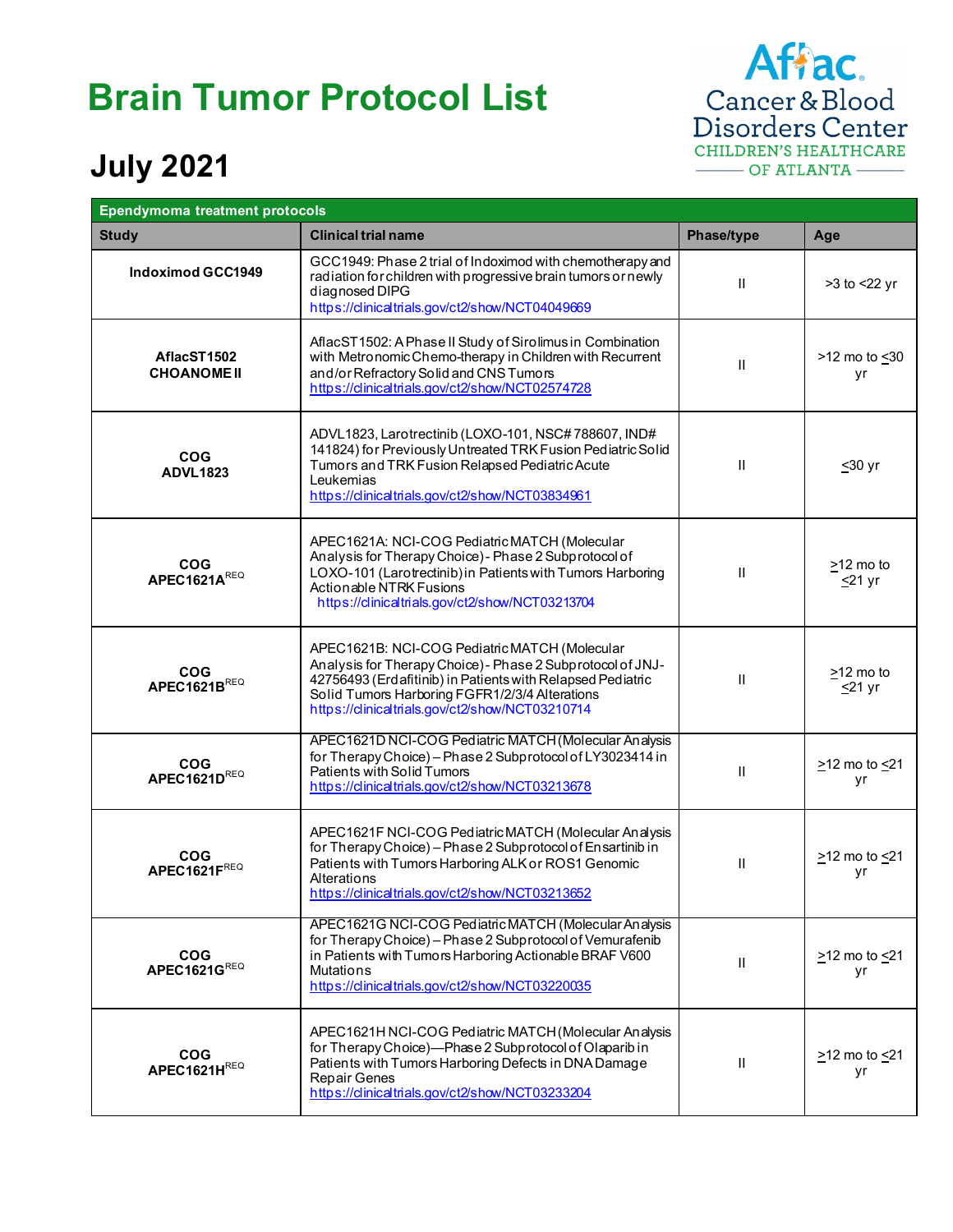| <b>COG</b><br><b>APEC1621IREQ</b> | APEC1621I NCI-COG Pediatric MATCH (Molecular Analysis<br>for Therapy Choice)-Phase 2 Subprotocol of Palbociclib in<br>Patients with Tumors Harboring Activating Alterations in Cell<br>Cycle Genes<br>https://clinicaltrials.gov/ct2/show/NCT03526250                                                                                                          | $\mathbf{H}$ | $\geq$ 12 mo to $\leq$ 21<br>yr      |
|-----------------------------------|----------------------------------------------------------------------------------------------------------------------------------------------------------------------------------------------------------------------------------------------------------------------------------------------------------------------------------------------------------------|--------------|--------------------------------------|
| <b>COG</b><br>APEC1621JREQ        | APEC1621J NCI-COG Pediatric MATCH (Molecular Analysis<br>for Therapy Choice)-Phase 2 Subprotocol of BVD-523FB<br>(Ulixertinib) in Patients with Tumors Harboring Activating<br>MAPK Pathway Mutations<br>https://clinicaltrials.gov/ct2/show/NCT03698994                                                                                                       | $\mathbf{H}$ | $\geq$ 12 mo to $\leq$ 21<br>yr      |
| Ignyta<br><b>RXDX-101-03</b>      | A Phase 1/1b, Open-Label, Dose-Escalationand Expansion<br>Study of Entrectinib (RXDX-101) in Children and Adolescents<br>with Recurrentor Refractory Solid Tumors and Primary CNS<br>Tumors<br>https://dinicaltrials.gov/ct2/show/NCT02650401                                                                                                                  | I/Ib         | $\geq$ 2 to<br>$22$ yr               |
| LOXO-EXT-17005                    | LOXO-EXT-17005: A Phase 1/2 Study of the TRK Inhibitor<br>LOXO-195 in Adult and Pediatric Subjects with Previously<br><b>Treated NTRK Fusion Cancers</b><br>https://clinicaltrials.gov/ct2/show/NCT02650401                                                                                                                                                    | 1/11         | >1 mo                                |
| AflacST1501                       | Aflac ST1501, A Phase I Study of Abemaciclib in Children<br>with Newly Diagnosed Diffuse Intrinsic Pontine Glioma and in<br>Children with Recurrent and Refractory Solid Tumors<br>Including Malignant Brain Tumors<br>https://clinicaltrials.gov/ct2/show/NCT02644460                                                                                         |              | $≥2$ to<br>$\leq$ 25 yr              |
| <b>PBTC-045</b>                   | PBTC-045: A Safety and Preliminary Efficacy trial of MK-<br>3475 (pembrolizumab; anti-PD-1) in Children with Recurrent,<br>Progressive or Refractory Diffuse Intrinsic Pontine Glioma<br>(DIPG), Non-brainstem High-grade Gliomas (NB-HGG),<br>Ependymoma, Medulloblastoma and Hypermutated Brain<br>Tumors<br>https://clinicaltrials.gov/ct2/show/NCT02359565 |              | $>1$ to<br>$\overline{\leq}18$ yr    |
| <b>PBTC-048</b>                   | PBTC-048: Feasibility Trial of Optune for Children with<br>Recurrent or Progressive Supratentorial High-grade Glioma<br>and Ependymoma                                                                                                                                                                                                                         |              | $>5$ to<br>$≤21$ yr                  |
| <b>PBTC-051</b>                   | Phase I Study to Evaluate the Safety and Tolerability of the<br>CD40 Agonistic Monoclonal Antibody APX005M in Pediatric<br>Subjects with Recurrent/Refractory Brain Tumors and Newly<br>Diagnosed Brain Stem Glioma<br>https://clinicaltrials.gov/ct2/show/NCT03389802                                                                                         |              | $\geq 1$ to<br>$\overline{\le}21$ yr |
| <b>UCSD Cabozantinib cisRA</b>    | A National Phase I Study of Cabozantinib in Combination<br>with 13-cis-Retinoic Acid in Children with Relapsed or<br>Refractory Solid Tumors<br>https://clinicaltrials.gov/ct2/show/NCT03611595                                                                                                                                                                |              | $\geq$ 2 to<br>$\leq$ 26 yr          |
|                                   | Ependymoma supportive treatment and non-therapeutic protocols                                                                                                                                                                                                                                                                                                  |              |                                      |
| <b>Study</b>                      | <b>Clinical trial name</b>                                                                                                                                                                                                                                                                                                                                     | Phase/type   | Age                                  |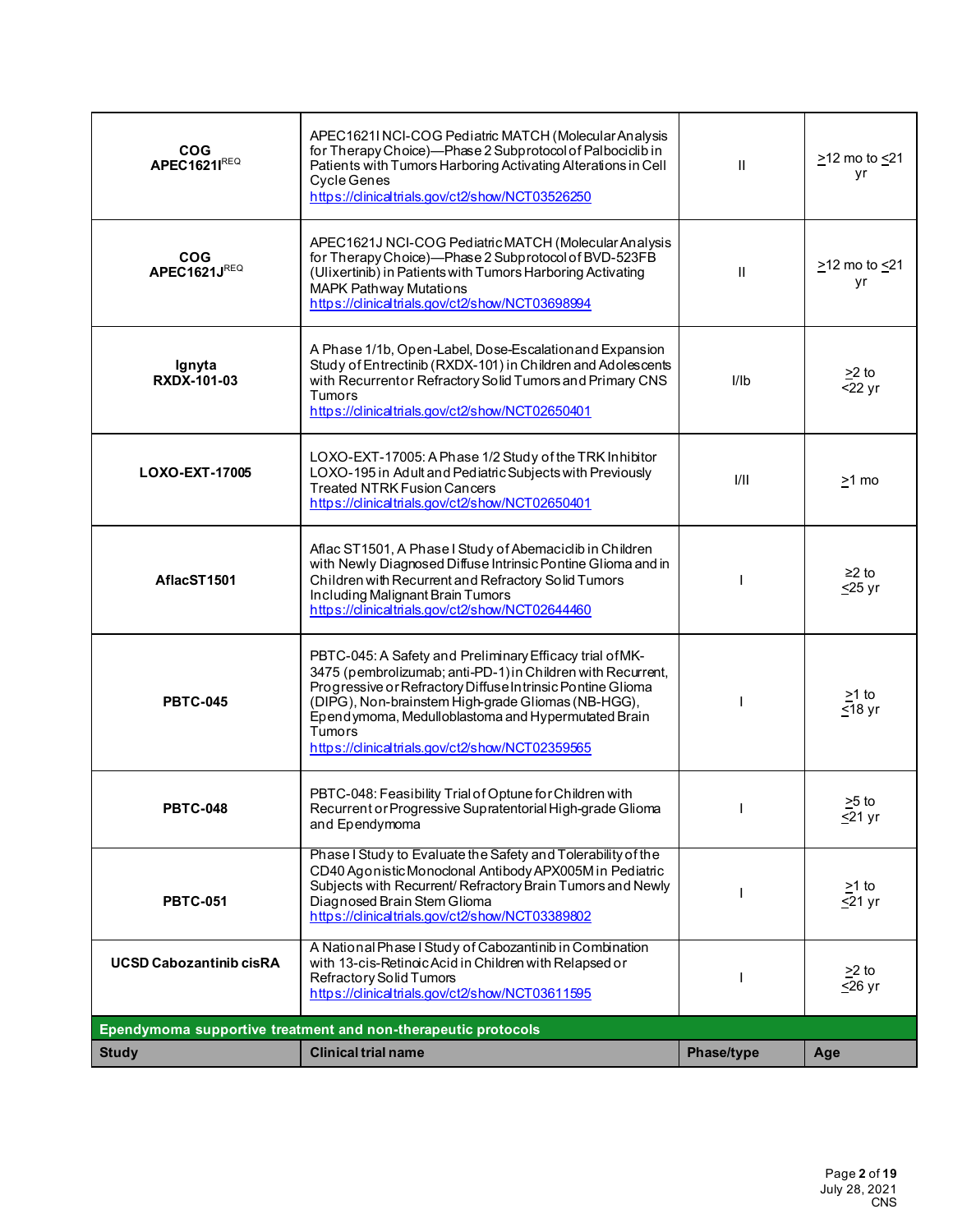| AflacPM1702                                       | Aflac Precision Medicine Program (APMP) Study                                                                                                                                                                                                                                  | Non-therapeutic     | $30 yr$                       |
|---------------------------------------------------|--------------------------------------------------------------------------------------------------------------------------------------------------------------------------------------------------------------------------------------------------------------------------------|---------------------|-------------------------------|
| <b>CCPS</b>                                       | Childhood Cancer Predisposition Study (CCPS)<br>https://clinicaltrials.gov/ct2/show/NCT04511806                                                                                                                                                                                | Non-<br>therapeutic | <21 yr primary<br>subj        |
| <b>NCICOVID</b>                                   | NCI COVID-19 in Cancer Patients Study (NCCAPS): A<br>Longitudinal Natural History Study<br>https://clinicaltrials.gov/ct2/show/NCT04387656                                                                                                                                     | Non-<br>therapeutic | Any age                       |
| <b>COG</b><br>ALTE03N1                            | Key Adverse Events after Childhood Cancer (cardiac, stroke,<br>secondary malig)/closed to AVN patients as of 11-26-08<br>https://clinicaltrials.gov/ct2/show/NCT00082745                                                                                                       | Non-<br>therapeutic | $\leq$ 21 yr at dx            |
| <b>COG</b><br>ALTE05N1                            | Umbrella Long-Term Follow-Up Protocol<br>https://clinicaltrials/gov/ct2/show/NCT00736749                                                                                                                                                                                       | Non-<br>therapeutic | All ages                      |
| <b>QOL Targeted Tx Brain</b><br><b>Tumors</b>     | Health-related Quality of Life Outcomes during Molecularly<br>Targeted Therapy for the Treatment of High Risk Pediatric<br><b>Brain Tumors</b>                                                                                                                                 | Non-<br>therapeutic | $≤21$ yr                      |
| <b>Telehealth Home-based</b><br><b>Transition</b> | Development and Pilot of a Telehealth Home-based<br>Transition Intervention for Pediatric and Young Adults with<br>Cancer                                                                                                                                                      | Non-<br>therapeutic | <u>&lt;</u> 29 yr             |
| Germ cell tumor treatment protocols               |                                                                                                                                                                                                                                                                                |                     |                               |
|                                                   |                                                                                                                                                                                                                                                                                |                     |                               |
| <b>Study</b>                                      | <b>Clinical trial name</b>                                                                                                                                                                                                                                                     | Phase/type          | Age                           |
| <b>Indoximod GCC1949</b>                          | GCC1949: Phase 2 trial of indoximod with chemotherapy and<br>radiation for children with progressive brain tumors or newly<br>diagnosed DIPG<br>https://clinicaltrials.gov/ct2/show/NCT04049669                                                                                | $\mathbf{H}$        | >3 to <22 yr                  |
| <b>COG</b><br><b>ADVL1823</b>                     | ADVL1823, Larotrectinib (LOXO-101, NSC#788607, IND#<br>141824) for Previously Untreated TRK Fusion Pediatric Solid<br>Tumors and TRK Fusion Relapsed Pediatric Acute<br>Leukemias<br>https://clinicaltrials.gov/ct2/show/NCT03834961                                           | Ш                   | <u>&lt;</u> 30 yr             |
| <b>COG</b><br>APEC1621AREQ                        | APEC1621A: NCI-COG Pediatric MATCH (Molecular<br>Analysis for Therapy Choice) - Phase 2 Subprotocol of<br>LOXO-101 (Larotrectinib) in Patients with Tumors Harboring<br>Actionable NTRK Fusions<br>https://clinicaltrials.gov/ct2/show/NCT03213704                             | Ш                   | $>12$ mo to<br><u>≤</u> 21 yr |
| <b>COG</b><br>APEC1621B $^{REQ}$                  | APEC1621B: NCI-COG Pediatric MATCH (Molecular<br>Analysis for Therapy Choice) - Phase 2 Subprotocol of JNJ-<br>42756493 (Erdafitinib) in Patients with Relapsed Pediatric<br>Solid Tumors Harboring FGFR1/2/3/4 Alterations<br>https://clinicaltrials.gov/ct2/show/NCT03210714 | $\mathbf{H}$        | $>12$ mo to<br>$\leq$ 21 yr   |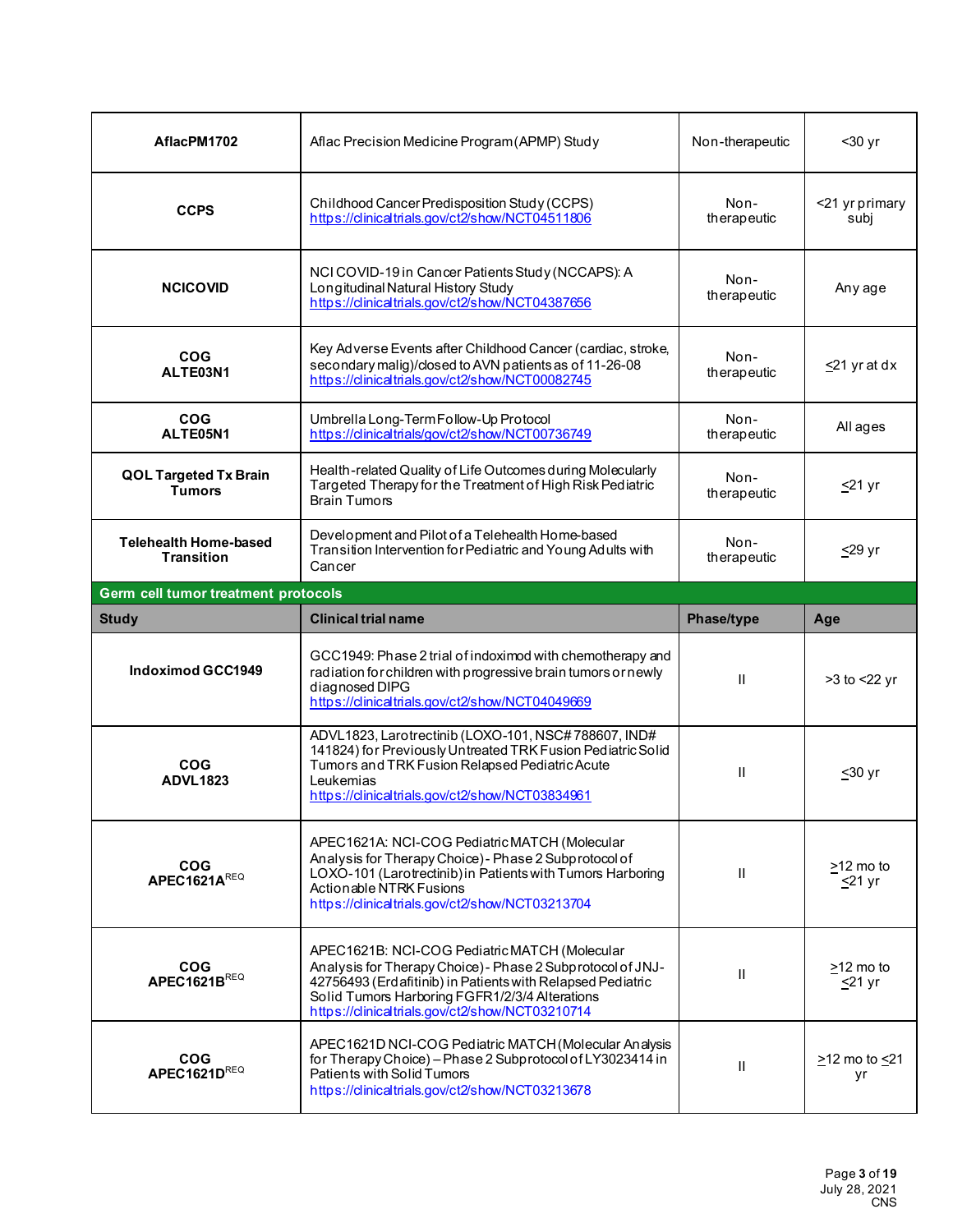| <b>COG</b><br>APEC1621FREQ    | APEC1621F NCI-COG Pediatric MATCH (Molecular Analysis<br>for Therapy Choice) - Phase 2 Subprotocol of Ensartinib in<br>Patients with Tumors Harboring ALK or ROS1 Genomic<br>Alterations<br>https://dinicaltrials.gov/ct2/show/NCT03213652                                                | $\mathbf{H}$ | $\geq$ 12 mo to $\leq$ 21<br>уr    |
|-------------------------------|-------------------------------------------------------------------------------------------------------------------------------------------------------------------------------------------------------------------------------------------------------------------------------------------|--------------|------------------------------------|
| <b>COG</b><br>APEC1621GREQ    | APEC1621G NCI-COG Pediatric MATCH (Molecular Analysis<br>for Therapy Choice) - Phase 2 Subprotocol of Vemurafenib<br>in Patients with Tumors Harboring Actionable BRAF V600<br>https://clinicaltrials.gov/ct2/show/NCT03220035                                                            | Ш            | $\geq$ 12 mo to $\leq$ 21<br>yr    |
| <b>COG</b><br>APEC1621HREQ    | APEC1621H NCI-COG Pediatric MATCH (Molecular Analysis<br>for Therapy Choice)-Phase 2 Subprotocol of Olaparib in<br>Patients with Tumors Harboring Defects in DNA Damage<br>Repair Genes<br>https://dinicaltrials.gov/ct2/show/NCT03233204                                                 | $\mathbf{H}$ | $\geq$ 12 mo to $\leq$ 21<br>yr    |
| <b>COG</b><br>APEC1621IREQ    | APEC1621I NCI-COG Pediatric MATCH (Molecular Analysis<br>for Therapy Choice)-Phase 2 Subprotocol of Palbociclib in<br>Patients with Tumors Harboring Activating<br>Alterations in Cell Cycle Genes<br>https://clinicaltrials.gov/ct2/show/NCT03526250                                     | $\mathbf{H}$ | >12 mo to <21<br>yr                |
| <b>COG</b><br>APEC1621JREQ    | APEC1621J NCI-COG Pediatric MATCH (Molecular Analysis<br>for Therapy Choice)-Phase 2 Subprotocol of BVD-523FB<br>(Ulixertinib) in Patients with Tumors Harboring Activating<br>MAPK Pathway Mutations<br>https://clinicaltrials.gov/ct2/show/NCT03698994                                  | $\mathbf{H}$ | $\geq$ 12 mo to $\leq$ 21<br>yr    |
| Ignyta<br><b>RXDX-101-03</b>  | A Phase 1/1b, Open-Label, Dose-Escalation and Expansion<br>Study of Entrectinib (RXDX-101) in Children and Adolescents<br>with Recurrentor Refractory Solid Tumors and Primary CNS<br><b>Tumors</b><br>https://clinicaltrials.gov/ct2/show/NCT02650401                                    | I/Ib         | $\geq$ 2 to<br>$\overline{5}$ 2 yr |
| LOXO-EXT-17005                | LOXO-EXT-17005: A Phase 1/2 Study of the TRK Inhibitor<br>LOXO-195 in Adult and Pediatric Subjects with Previously<br><b>Treated NTRK Fusion Cancers</b><br>https://clinicaltrials.gov/ct2/show/NCT03215511                                                                               | 1/11         | >1 mo                              |
| <b>COG</b><br><b>ADVL1514</b> | ADVL1514, A Phase 1 Study of ABI-009 (Nab-Rapamycin)<br>(IND#133537) in Pediatric Patients with Recurrent or<br>Refractory Solid Tumors, Including CNS Tumors as a Single<br>Agent and in Combination with Temozolomide and Irinotecan<br>https://clinicaltrials.gov/ct2/show/NCT02975882 |              | $\geq$ 12 mo to $\leq$ 21<br>yr    |
| <b>COG</b><br><b>ADVL1921</b> | Phase 1 Study to Evaluate the Safety and Phrmacokinetics of<br>Palbociclib (Ibrance®) in Combination with Irinotecan and<br>Temozolomide in Pediatric Patients with Recurrent or<br>Refractory Solid Tumors<br>https://clinicaltrials.gov/ct2/show/NCT03709680                            |              | $\geq$ to<br>$\overline{5}$ 21 yr  |
| AflacST1501                   | Aflac ST1501, A Phase I Study of Abemaciclib in Children<br>with Newly Diagnosed Diffuse Intrinsic Pontine Glioma and in<br>Children with Recurrent and Refractory Solid Tumors<br>Including Malignant Brain Tumors<br>https://clinicaltrials.gov/ct2/show/NCT02644460                    |              | $≥2$ to<br>$\leq$ 25 yr            |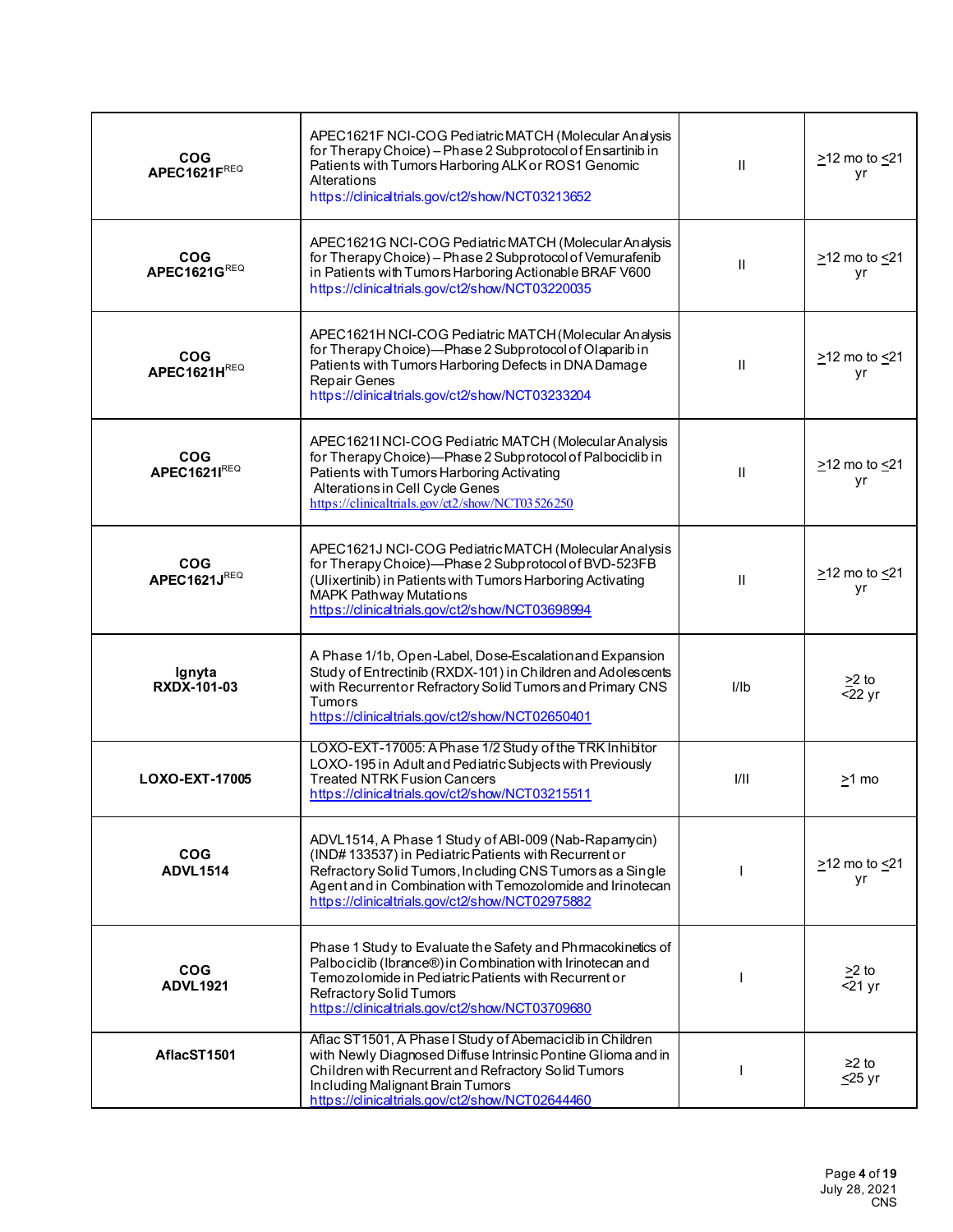| <b>PBTC-051</b>                                   | Phase I Study to Evaluate the Safety and Tolerability of the<br>CD40 Agonistic Monoclonal Antibody APX005M in Pediatric<br>Subjects with Recurrent/Refractory Brain Tumors and Newly<br>Diagnosed Brain Stem Glioma<br>https://clinicaltrials.gov/ct2/show/NCT03389802                                                                                 |                     | $\geq 1$ to<br>$\overline{\le}$ 21 yr |
|---------------------------------------------------|--------------------------------------------------------------------------------------------------------------------------------------------------------------------------------------------------------------------------------------------------------------------------------------------------------------------------------------------------------|---------------------|---------------------------------------|
| <b>UCSD Cabozantinib cisRA</b>                    | A National Phase I Study of Cabozantinib in Combination<br>with 13-cis-Retinoic Acid in Children with Relapsed or<br>Refractory Solid Tumors<br>https://clinicaltrials.gov/ct2/show/NCT03611595                                                                                                                                                        |                     | $\geq$ 2 to<br>$\overline{\leq}26$ yr |
|                                                   | Germ cell supportive treatment and non-therapeutic protocols                                                                                                                                                                                                                                                                                           |                     |                                       |
| <b>Study</b>                                      | <b>Clinical trial name</b>                                                                                                                                                                                                                                                                                                                             | Phase/type          | Age                                   |
| AflacPM1702                                       | Aflac Precision Medicine Program (APMP) Study                                                                                                                                                                                                                                                                                                          | Non-therapeutic     | $30$ yr                               |
| <b>CCPS</b>                                       | Childhood Cancer Predisposition Study (CCPS)<br>https://clinicaltrials.gov/ct2/show/NCT04511806                                                                                                                                                                                                                                                        | Non-<br>therapeutic | <21 yr primary<br>subj                |
| <b>NCICOVID</b>                                   | NCI COVID-19 in Cancer Patients Study (NCCAPS): A<br>Longitudinal Natural History Study<br>https://clinicaltrials.gov/ct2/show/NCT04387656                                                                                                                                                                                                             | Non-<br>therapeutic | Any age                               |
| <b>COG</b><br>ALTE03N1                            | Key Adverse Events after Childhood Cancer<br>(cardiac/stroke/secondary malig)/closed to AVN patients as of<br>11-26-08<br>https://clinicaltrials.gov/ct2/show/NCT00082745                                                                                                                                                                              | Non-therapeutic     | ≤21 yr<br>at dx                       |
| <b>COG</b><br>ALTE05N1                            | Umbrella Long-Term Follow-Up Protocol<br>https://clinicaltrials.gov/ct2/show/NCT00736749                                                                                                                                                                                                                                                               | Non-therapeutic     | All ages                              |
| <b>QOL Targeted Tx Brain</b><br><b>Tumors</b>     | Health-related Quality of Life Outcomes during Molecularly<br>Targeted Therapy for the Treatment of High-Risk Pediatric<br><b>Brain Tumors</b>                                                                                                                                                                                                         | Non-<br>therapeutic | $≤21$ yr                              |
| <b>Telehealth Home-based</b><br><b>Transition</b> | Development and Pilot of a Telehealth Home-based<br>Transition Intervention for Pediatric and Young Adults with<br>Cancer                                                                                                                                                                                                                              | Non-<br>therapeutic | ≤29 yr                                |
| Low-grade glioma treatment protocols              |                                                                                                                                                                                                                                                                                                                                                        |                     |                                       |
| <b>Study</b>                                      | <b>Clinical trial name</b>                                                                                                                                                                                                                                                                                                                             | Phase/type          | Age                                   |
| <b>COG</b><br><b>ACNS1831</b>                     | ACNS1831: A Phase 3 Randomized Study of Selumetinib<br>(IND # 77782) versus Carboplatin/ Vincristine in Newly<br>Diagnosed or Previously Untreated Neurofibromatosis Type 1<br>(NF1) Associated Low-Grade Glioma (LGG)<br>https://clinicaltrials.gov/ct2/show/NCT03871257                                                                              | III                 | $\geq$ 2 to $\leq$ 21 yr              |
| <b>COG</b><br><b>ACNS1833</b>                     | ACNS1833: A Phase 3 Randomized Non-Inferiority Study of<br>Carboplatin and Vincristine versus Selumetinib (NSC#<br>748727, IND# 77782) in Newly Diagnosed or Previously<br>Untreated Low-Grade Glioma (LGG) not associated with<br>BRAFV600E Mutations or Systemic Neurofibromatosis Type<br>1(NF1)<br>https://clinicaltrials.gov/ct2/show/NCT04166409 | III                 | $\geq$ 2 to $\leq$ 21 yr              |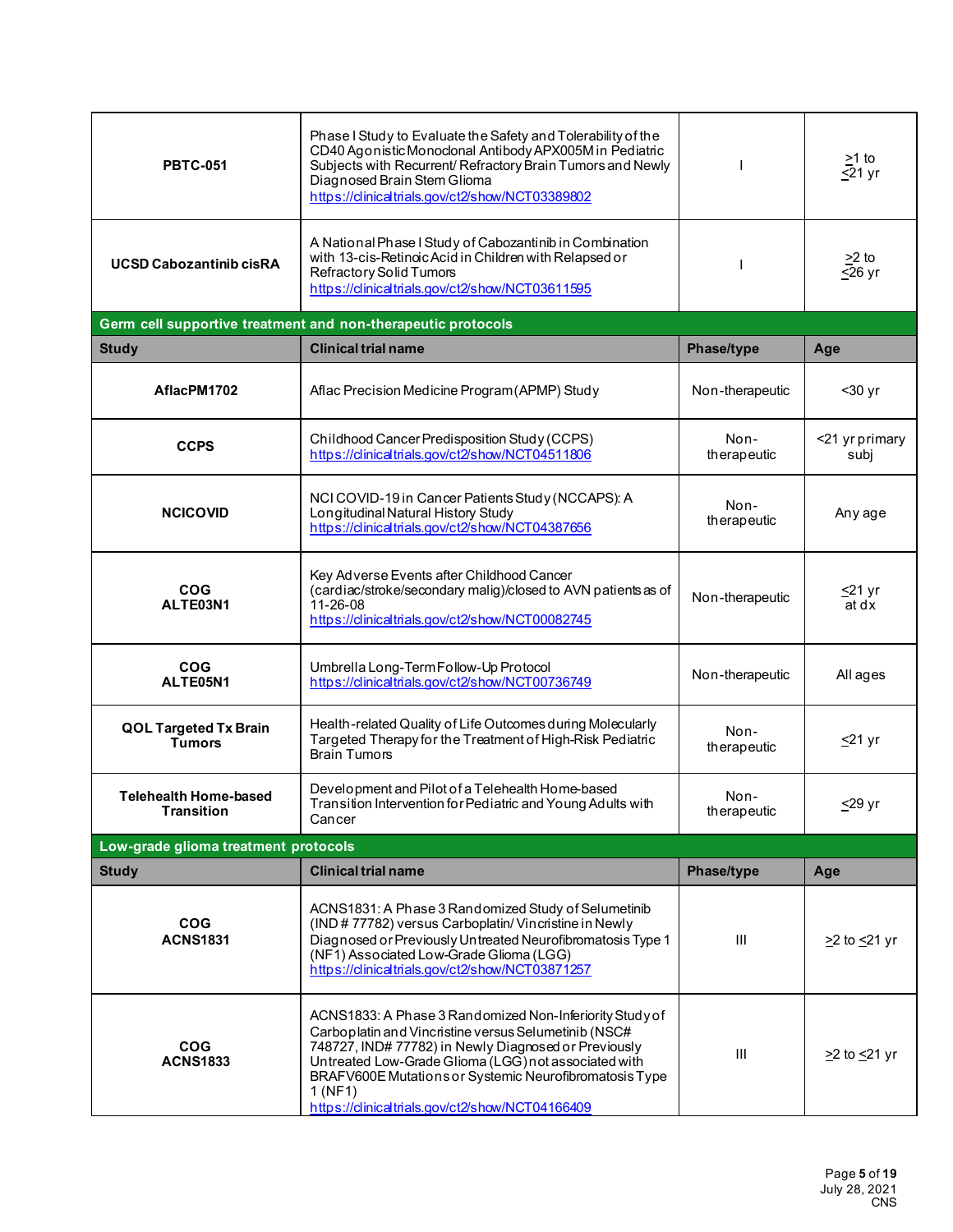| <b>Indoximod GCC1949</b>          | GCC1949: Phase 2 trial of indoximod with chemotherapy and<br>radiation for children with progressive brain tumors or newly<br>diagnosed DIPG<br>https://clinicaltrials.gov/ct2/show/NCT04049669                                                                                | Ш            | >3 to <22 yr                    |
|-----------------------------------|--------------------------------------------------------------------------------------------------------------------------------------------------------------------------------------------------------------------------------------------------------------------------------|--------------|---------------------------------|
| AflacST1502<br><b>CHOANOME II</b> | AflacST1502: A Phase II Study of Sirolimus in Combination<br>with Metronomic Chemo-therapy in Children with Recurrent<br>and/or Refractory Solid and CNS Tumors<br>https://clinicaltrials.gov/ct2/show/NCT02574728                                                             | Ш            | >12 mo to <30<br>yr             |
| <b>OZM-063</b>                    | A Phase II, Open-labeled, Multi-center, Randomized<br>Controlled Trial of Vinblastine +/- Bevacizumab for the<br>Treatment of Chemotherapy-naïve Children with<br>Unresectable or Progressive Low Grade Glioma                                                                 | $\mathbf{I}$ | 6 mo to <18 yr                  |
| <b>COG</b><br><b>ADVL1823</b>     | ADVL1823, Larotrectinib (LOXO-101, NSC#788607, IND#<br>141824) for Previously Untreated TRK Fusion Pediatric Solid<br>Tumors and TRK Fusion Relapsed Pediatric Acute<br>Leukemias<br>https://clinicaltrials.gov/ct2/show/NCT03834961                                           | Ш            | $≤30$ yr                        |
| <b>COG</b><br>APEC1621AREQ        | APEC1621A: NCI-COG Pediatric MATCH (Molecular<br>Analysis for Therapy Choice) - Phase 2 Subprotocol of<br>LOXO-101 (Larotrectinib) in Patients with Tumors Harboring<br>Actionable NTRK Fusions<br>https://dinicaltrials.gov/ct2/show/NCT03213704                              | Ш            | >12 mo to<br>$\leq$ 21 yr       |
| <b>COG</b><br>APEC1621BREQ        | APEC1621B: NCI-COG Pediatric MATCH (Molecular<br>Analysis for Therapy Choice) - Phase 2 Subprotocol of JNJ-<br>42756493 (Erdafitinib) in Patients with Relapsed Pediatric<br>Solid Tumors Harboring FGFR1/2/3/4 Alterations<br>https://clinicaltrials.gov/ct2/show/NCT03210714 | Ш            | >12 mo to<br><u>≤</u> 21 yr     |
| <b>COG</b><br>APEC1621DREQ        | APEC1621D NCI-COG Pediatric MATCH (Molecular Analysis<br>for Therapy Choice) - Phase 2 Subprotocol of LY3023414 in<br>Patients with Solid Tumors<br>https://dinicaltrials.gov/ct2/show/NCT03213678                                                                             | $\mathbf{I}$ | $\geq$ 12 mo to $\leq$ 21<br>уr |
| <b>COG</b><br>APEC1621FREQ        | APEC1621F NCI-COG Pediatric MATCH (Molecular Analysis<br>for Therapy Choice) - Phase 2 Subprotocol of Ensartinib in<br>Patients with Tumors Harboring ALK or ROS1 Genomic<br>Alterations<br>https://clinicaltrials.gov/ct2/show/NCT03213652                                    | $\mathbf{I}$ | $\geq$ 12 mo to $\leq$ 21<br>уr |
| <b>COG</b><br>APEC1621GREQ        | APEC1621G NCI-COG Pediatric MATCH (Molecular Analysis<br>for Therapy Choice) - Phase 2 Subprotocol of Vemurafenib<br>in Patients with Tumors Harboring Actionable BRAF V600<br><b>Mutations</b><br>https://dinicaltrials.gov/ct2/show/NCT03220035                              | Ш            | $\geq$ 12 mo to $\leq$ 21<br>уr |
| <b>COG</b><br>APEC1621HREQ        | APEC1621H NCI-COG Pediatric MATCH (Molecular Analysis<br>for Therapy Choice)-Phase 2 Subprotocol of Olaparib in<br>Patients with Tumors Harboring Defects in DNA Damage<br>Repair Genes<br>https://clinicaltrials.gov/ct2/show/NCT03233204                                     | Ш            | $\geq$ 12 mo to $\leq$ 21<br>yr |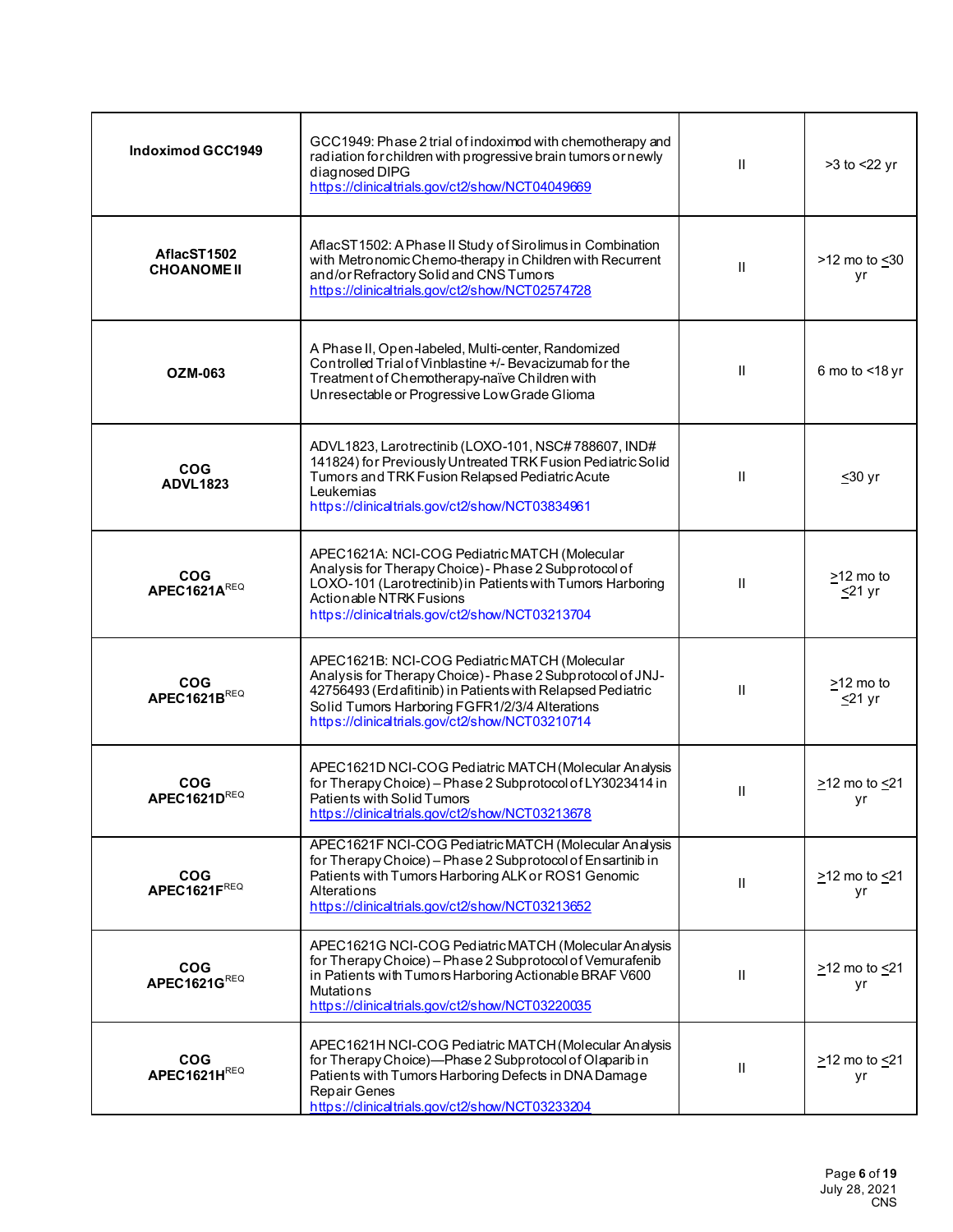| <b>COG</b><br><b>APEC1621IREQ</b> | APEC1621I NCI-COG Pediatric MATCH (Molecular Analysis<br>for Therapy Choice)-Phase 2 Subprotocol of Palbociclib in<br>Patients with Tumors Harboring Activating Alterations in Cell<br><b>Cycle Genes</b><br>https://clinicaltrials.gov/ct2/show/NCT03526250                                                      | $\mathbf{H}$ | $\geq$ 12 mo to $\leq$ 21<br>yr       |
|-----------------------------------|-------------------------------------------------------------------------------------------------------------------------------------------------------------------------------------------------------------------------------------------------------------------------------------------------------------------|--------------|---------------------------------------|
| <b>COG</b><br>APEC1621JREQ        | APEC1621J NCI-COG Pediatric MATCH (Molecular Analysis<br>for Therapy Choice)-Phase 2 Subprotocol of BVD-523FB<br>(Ulixertinib) in Patients with Tumors Harboring Activating<br>MAPK Pathway Mutations<br>https://clinicaltrials.gov/ct2/show/NCT03698994                                                          | $\mathbf{H}$ | $\geq$ 12 mo to $\leq$ 21<br>yr       |
| Ignyta<br><b>RXDX-101-03</b>      | A Phase 1/1b, Open-Label, Dose-Escalation and Expansion<br>Study of Entrectinib (RXDX-101) in Children and Adolescents<br>with Recurrentor Refractory Solid Tumors and Primary CNS<br><b>Tumors</b><br>https://clinicaltrials.gov/ct2/show/NCT02650401                                                            | I/Ib         | $\geq$ 2 to<br>$22 \,\mathrm{yr}$     |
| LOXO-EXT-17005                    | LOXO-EXT-17005: A Phase 1/2 Study of the TRK Inhibitor<br>LOXO-195 in Adult and Pediatric Subjects with Previously<br><b>Treated NTRK Fusion Cancers</b><br>https://clinicaltrials.gov/ct2/show/NCT03215511                                                                                                       | 1/11         | >1 mo                                 |
| <b>PBTC-055</b>                   | PBTC-055: Phase I/II Trial of Dabrafenib, Trametinib, and<br>Hydroxychloroquine (HCQ) for BRAF V600E-mutant or<br>Trametinib and HCQ for BRAF Fusion/Duplication Positive or<br>NF1-associated Recurrent or Refractory Gliomas in Children<br>and Young Adults<br>https://clinicaltrials.gov/ct2/show/NCT04201457 | 1/11         | $\geq$ 1 to<br>$\overline{\leq}30$ yr |
| <b>COG</b><br><b>ADVL1514</b>     | ADVL1514, A Phase 1 Study of ABI-009 (Nab-Rapamycin)<br>(IND#133537) in Pediatric Patients with Recurrent or<br>Refractory Solid Tumors, Including CNS Tumors as a Single<br>Agent and in Combination with Temozolomide and Irinotecan<br>https://clinicaltrials.gov/ct2/show/NCT02975882                         |              | $\geq$ 12 mo to $\leq$ 21<br>уr       |
| <b>COG</b><br><b>ADVL1921</b>     | Phase 1 Study to Evaluate the Safety and Pharmacokinetics<br>of Palbociclib (Ibrance®) in Combination with Irinotecan and<br>Temozolomide in Pediatric Patients with Recurrent or<br>Refractory Solid Tumors<br>https://clinicaltrials.gov/ct2/show/NCT03709680                                                   |              | $>2$ to<br>$21 \text{ yr}$            |
| AflacST1501                       | Aflac ST1501, A Phase I Study of Abemaciclib in Children<br>with Newly Diagnosed Diffuse Intrinsic Pontine Glioma and in<br>Children with Recurrent and Refractory Solid Tumors<br>Including Malignant Brain Tumors<br>https://clinicaltrials.gov/ct2/show/NCT02644460                                            |              | ≥2 to<br>$\leq$ 25 yr                 |
| <b>PBTC-051</b>                   | Phase I Study to Evaluate the Safety and Tolerability of the<br>CD40 Agonistic Monoclonal Antibody APX005M in Pediatric<br>Subjects with Recurrent/Refractory Brain Tumors and Newly<br>Diagnosed Brain Stem Glioma<br>https://clinicaltrials.gov/ct2/show/NCT03389802                                            |              | >1 to<br>$\leq$ 21 yr                 |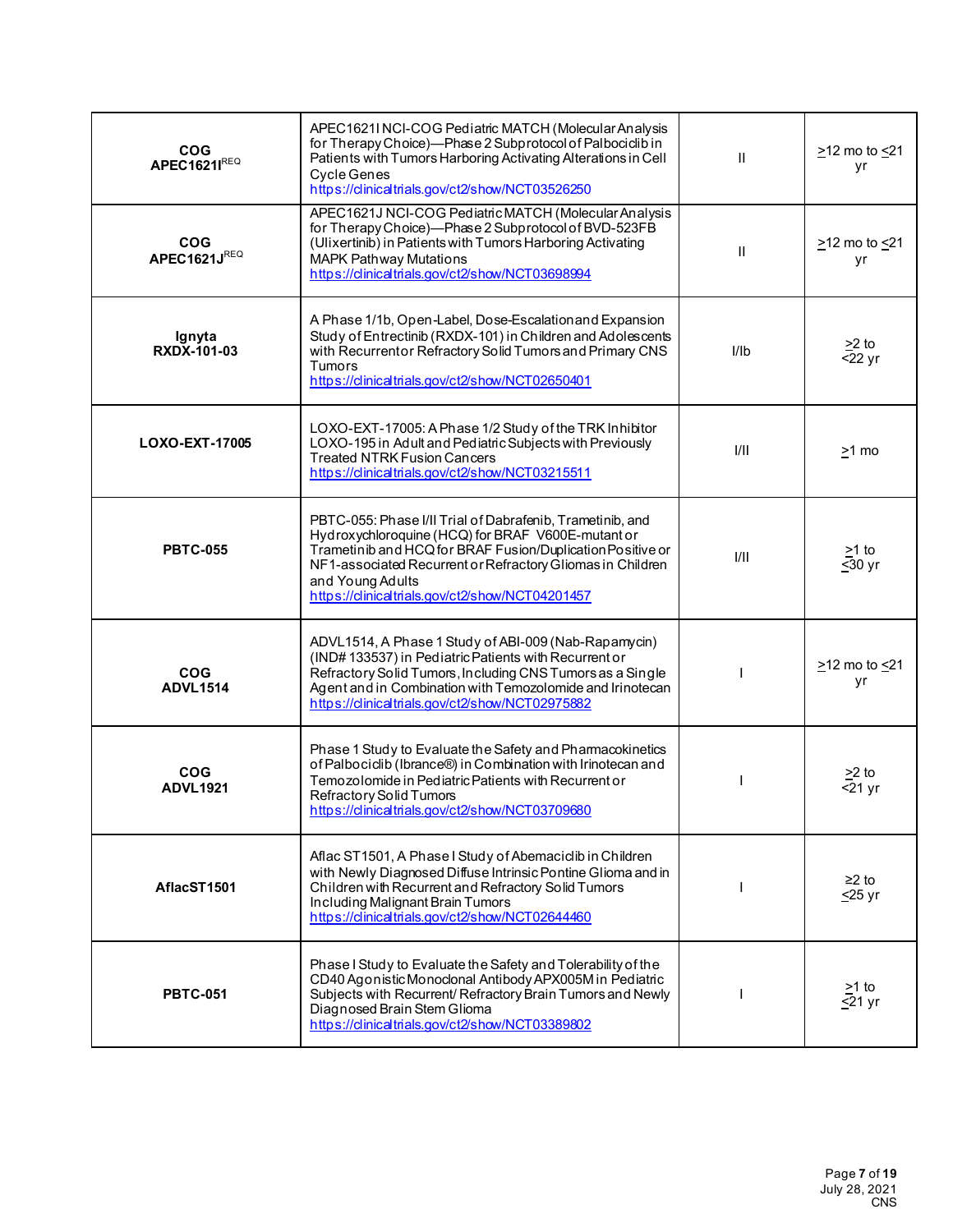| <b>UCSD Cabozantinib cisRA</b>        | A National Phase I Study of Cabozantinib in Combination<br>with 13-cis-Retinoic Acid in Children with Relapsed or<br>Refractory Solid Tumors<br>https://dinicaltrials.gov/ct2/show/NCT03611595                                                                                 |                   | <u>&gt;2 to</u><br>$\sqrt{26}$ yr |
|---------------------------------------|--------------------------------------------------------------------------------------------------------------------------------------------------------------------------------------------------------------------------------------------------------------------------------|-------------------|-----------------------------------|
| High-grade glioma treatment protocols |                                                                                                                                                                                                                                                                                |                   |                                   |
| <b>Study</b>                          | <b>Clinical trial name</b>                                                                                                                                                                                                                                                     | <b>Phase/type</b> | Age                               |
| <b>Indoximod GCC1949</b>              | GCC1949: Phase 2 trial of Indoximod with chemotherapy and<br>radiation for children with progressive brain tumors or newly<br>diagnosed DIPG<br>https://clinicaltrials.gov/ct2/show/NCT04049669                                                                                | $\mathbf{I}$      | >3 to <22 yr                      |
| AflacST1502<br><b>CHOANOME II</b>     | AflacST1502: A Phase II Study of Sirolimus in Combination<br>with Metronomic Chemo-therapy in Children with Recurrent<br>and/or Refractory Solid and CNS Tumors<br>https://clinicaltrials.gov/ct2/show/NCT02574728                                                             | $\mathbf{I}$      | >12 mo to <30<br>yr               |
| <b>COG</b><br>APEC1621AREQ            | APEC1621A: NCI-COG Pediatric MATCH (Molecular<br>Analysis for Therapy Choice) - Phase 2 Subprotocol of<br>LOXO-101 (Larotrectinib) in Patients with Tumors Harboring<br>Actionable NTRK Fusions<br>https://clinicaltrials.gov/ct2/show/NCT03213704                             | $\mathbf{I}$      | $\geq$ 12 mo to<br>$≤21$ yr       |
| <b>COG</b><br>APEC1621BREQ            | APEC1621B: NCI-COG Pediatric MATCH (Molecular<br>Analysis for Therapy Choice) - Phase 2 Subprotocol of JNJ-<br>42756493 (Erdafitinib) in Patients with Relapsed Pediatric<br>Solid Tumors Harboring FGFR1/2/3/4 Alterations<br>https://clinicaltrials.gov/ct2/show/NCT03210714 | $\mathbf{H}$      | $\geq$ 12 mo to<br>≤21 yr         |
| <b>COG</b><br>APEC1621DREQ            | APEC1621D NCI-COG Pediatric MATCH (Molecular Analysis<br>for Therapy Choice) - Phase 2 Subprotocol of LY3023414 in<br>Patients with Solid Tumors<br>https://clinicaltrials.gov/ct2/show/NCT03213678                                                                            | $\mathbf{I}$      | $\geq$ 12 mo to $\leq$ 21<br>yr   |
| <b>COG</b><br>APEC1621FREQ            | APEC1621F NCI-COG Pediatric MATCH (Molecular Analysis<br>for Therapy Choice) - Phase 2 Subprotocol of Ensartinib in<br>Patients with Tumors Harboring ALK or ROS1 Genomic<br>Alterations<br>https://clinicaltrials.gov/ct2/show/NCT03213652                                    | $\mathbf{H}$      | $\geq$ 12 mo to $\leq$ 21<br>yr   |
| <b>COG</b><br>APEC1621GREQ            | APEC1621G NCI-COG Pediatric MATCH (Molecular Analysis<br>for Therapy Choice) - Phase 2 Subprotocol of Vemurafenib<br>in Patients with Tumors Harboring Actionable BRAF V600<br><b>Mutations</b><br>https://clinicaltrials.gov/ct2/show/NCT03220035                             | $\mathbf{H}$      | $\geq$ 12 mo to $\leq$ 21<br>yr   |
| <b>COG</b><br>APEC1621HREQ            | APEC1621H NCI-COG Pediatric MATCH (Molecular Analysis<br>for Therapy Choice)-Phase 2 Subprotocol of Olaparib in<br>Patients with Tumors Harboring Defects in DNA Damage<br>Repair Genes<br>https://clinicaltrials.gov/ct2/show/NCT03233204                                     | $\mathbf{H}$      | $\geq$ 12 mo to $\leq$ 21<br>yr   |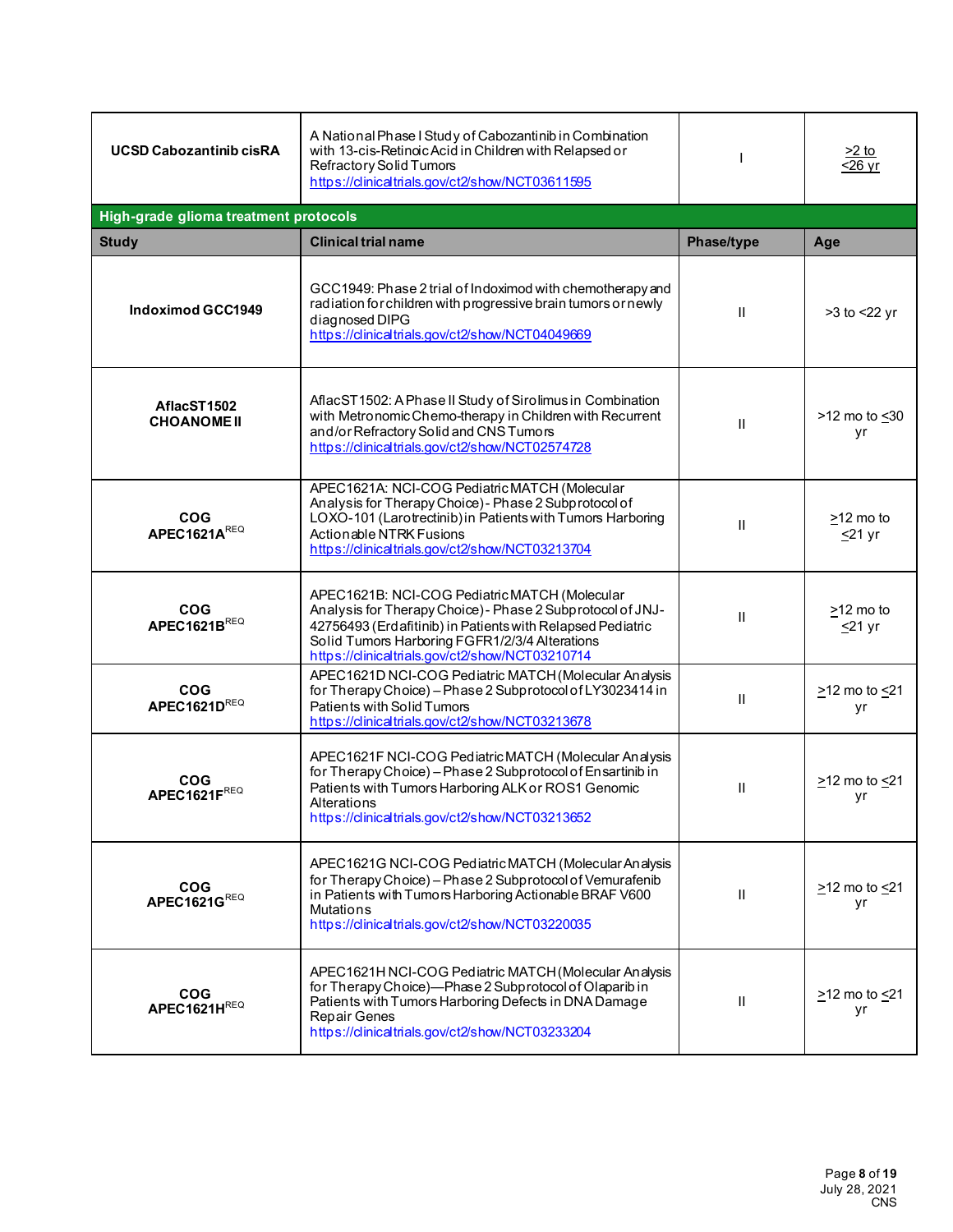| <b>COG</b><br><b>APEC1621IREQ</b>    | APEC1621I NCI-COG Pediatric MATCH (Molecular Analysis<br>for Therapy Choice)-Phase 2 Subprotocol of Palbociclib in<br>Patients with Tumors Harboring Activating Alterations in Cell<br>Cycle Genes<br>https://clinicaltrials.gov/ct2/show/NCT03526250                                                                                                                  | $\mathbf{H}$ | >12 mo to <21<br>yr                |
|--------------------------------------|------------------------------------------------------------------------------------------------------------------------------------------------------------------------------------------------------------------------------------------------------------------------------------------------------------------------------------------------------------------------|--------------|------------------------------------|
| <b>COG</b><br>APEC1621JREQ           | APEC1621J NCI-COG Pediatric MATCH (Molecular Analysis<br>for Therapy Choice)-Phase 2 Subprotocol of BVD-523FB<br>(Ulixertinib) in Patients with Tumors Harboring Activating<br>MAPK Pathway Mutations<br>https://clinicaltrials.gov/ct2/show/NCT03698994                                                                                                               | Ш            | $\geq$ 12 mo to $\leq$ 21<br>yr    |
| <b>COG</b><br>ACNS1721REQ            | ACNS1721: A Phase 2 Study of Veliparib (ABT-888, IND#<br>139199) and Local Irradiation, Followed by Maintenance<br>Veliparib and Temozolomide, in Patients with Newly<br>Diagnosed High-Grade Glioma (HGG) without H3 K27M or<br><b>BRAFV600E Mutations</b><br>https://clinicaltrials.gov/ct2/show/NCT03581292                                                         | $\mathbf{H}$ | ≥3 to <u>&lt;</u> 25 yr            |
| $\overline{c}$<br><b>ACNS1723REQ</b> | ACNS1723, A Phase 2 Study of Dabrafenib (NSC#763760)<br>with Trametinib (NSC#763093) after Local Irradiation in<br>Newly-Diagnosed BRAFV600-Mutant High-Grade Glioma<br>(HGG) (IND#145355)<br>https://clinicaltrials.gov/ct2/show/NCT03919071                                                                                                                          | $\mathbf{H}$ | $\geq$ 3 to $\leq$ 21 yr           |
| Ignyta<br>RXDX-101-03                | A Phase 1/1b, Open-Label, Dose-Escalation and Expansion<br>Study of Entrectinib (RXDX-101) in Children and Adolescents<br>with Recurrentor Refractory Solid Tumors and Primary CNS<br><b>Tumors</b><br>https://clinicaltrials.gov/ct2/show/NCT02650401                                                                                                                 | I/Ib         | $\geq$ 2 to<br>$\overline{5}$ 2 yr |
| LOXO-EXT-17005                       | LOXO-EXT-17005: A Phase 1/2 Study of the TRK Inhibitor<br>LOXO-195 in Adult and Pediatric Subjects with Previously<br><b>Treated NTRK Fusion Cancers</b><br>https://clinicaltrials.gov/ct2/show/NCT03215511                                                                                                                                                            | 1/11         | $>1$ mo                            |
| <b>PBTC-055</b>                      | PBTC-055: Phase I/II Trial of Dabrafenib, Trametinib, and<br>Hydroxychloroquine (HCQ) for BRAF V600E-mutant or<br>Trametinib and HCQ for BRAF Fusion/Duplication Positive or<br>NF1-associated Recurrent or Refractory Gliomas in Children<br>and Young Adults<br>https://clinicaltrials.gov/ct2/show/NCT04201457                                                      | I/II         | $\geq$ 1 to<br>$≤30$ yr            |
| AflacST1501                          | Aflac ST1501, A Phase I Study of Abemaciclib in Children<br>with Newly Diagnosed Diffuse Intrinsic Pontine Glioma and in<br>Children with Recurrent and Refractory Solid Tumors<br>Including Malignant Brain Tumors<br>https://clinicaltrials.gov/ct2/show/NCT02644460                                                                                                 |              | $≥2$ to<br>$\leq$ 25 yr            |
| <b>PBTC-045</b>                      | PBTC-045: A Safety and Preliminary Efficacy trial of MK-<br>3475 (pembrolizumab; anti-PD-1) in Children with Recurrent,<br>Progressive or Refractory Diffuse Intrinsic Pontine Glioma<br>(DIPG), Non-brainstem High-grade Gliomas (NB-HGG),<br>Ependymoma, Medullo-blastoma and Hypermutated Brain<br><b>Tumors</b><br>https://clinicaltrials.gov/ct2/show/NCT02359565 |              | >1 to<br>$\overline{\leq}$ 18 yr   |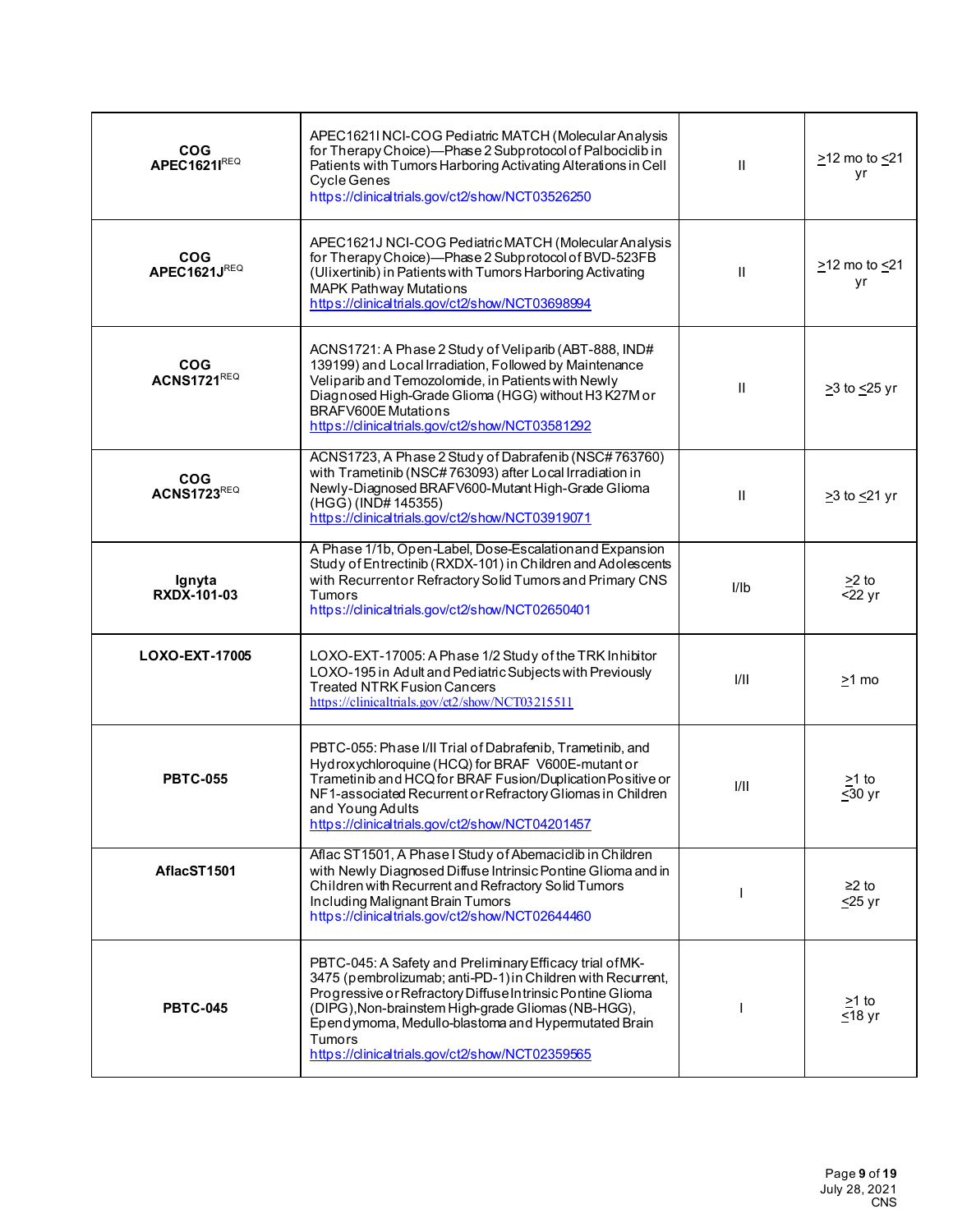| <b>PBTC-048</b>                              | PBTC-048: Feasibility Trial of Optune for Children with<br>Recurrent or Progressive Supratentorial High-grade Glioma<br>and Ependymoma                                                                                                                                  |              | $\frac{>5}{\leq}1$ yr               |
|----------------------------------------------|-------------------------------------------------------------------------------------------------------------------------------------------------------------------------------------------------------------------------------------------------------------------------|--------------|-------------------------------------|
| <b>PBTC-051</b>                              | Phase I Study to Evaluate the Safety and Tolerability of the<br>CD40 Agonistic Monoclonal Antibody APX005M in Pediatric<br>Subjects with Recurrent/ Refractory Brain Tumors and Newly<br>Diagnosed Brain Stem Glioma<br>https://clinicaltrials.gov/ct2/show/NCT03389802 |              | $\geq$ 1 to<br>$\leq$ 21 yr         |
| <b>ONC014</b>                                | ONC201 in Newly Diagnosed Diffuse Intrinsic Pontine Glioma<br>and Recurrent Pediatric H3 K27M Gliomas<br>https://clinicaltrials.gov/ct2/show/NCT03416530                                                                                                                |              | $\geq$ 2 to<br>$\overline{5}$ 19 yr |
| <b>COG</b><br><b>ADVL1921</b>                | Phase 1 Study to Evaluate the Safety and Phrmacokinetics of<br>Palbociclib (Ibrance®) in Combination with Irinotecan and<br>Temozolomide in Pediatric Patients with Recurrent or<br>Refractory Solid Tumors<br>https://clinicaltrials.gov/ct2/show/NCT03709680          |              | $>2$ to<br>$<$ 21 yr                |
| <b>UCSD Cabozantinib cisRA</b>               | A National Phase I Study of Cabozantinib in Combination<br>with 13-cis-Retinoic Acid in Children with Relapsed or<br>Refractory Solid Tumors<br>https://clinicaltrials.gov/ct2/show/NCT03611595                                                                         |              | >2 to<br>$\overline{\leq}26$ yr     |
| <b>IMPACT</b>                                | Informational Meetings for Planning and Coordinating<br>Treatment (IMPACT)<br>https://clinicaltrials.gov/ct2/show/NCT04330833                                                                                                                                           | III          | <u>&gt;</u> 1 to <18 yr             |
|                                              |                                                                                                                                                                                                                                                                         |              |                                     |
| Intrinsic pontine glioma treatment protocols |                                                                                                                                                                                                                                                                         |              |                                     |
| <b>Study</b>                                 | <b>Clinical trial name</b>                                                                                                                                                                                                                                              | Phase/type   | Age                                 |
| <b>Indoximod GCC1949</b>                     | GCC1949: Phase 2 trial of indoximod with chemotherapy and<br>radiation for children with progressive brain tumors or newly<br>diagnosed DIPG<br>https://clinicaltrials.gov/ct2/show/NCT04049669                                                                         | Ш            | >3 to <22 yr                        |
| AflacST1502<br><b>CHOANOME II</b>            | AflacST1502: A Phase II Study of Sirolimus in Combination<br>with Metronomic Chemo-therapy in Children with Recurrent<br>and/or Refractory Solid and CNS Tumors<br>https://clinicaltrials.gov/ct2/show/NCT02574728                                                      | Ш            | >12 mo to <30<br>yr                 |
| <b>COG</b><br><b>ADVL1823</b>                | ADVL1823, Larotrectinib (LOXO-101, NSC#788607, IND#<br>141824) for Previously Untreated TRK Fusion Pediatric Solid<br>Tumors and TRK Fusion Relapsed Pediatric Acute<br>Leukemias<br>https://clinicaltrials.gov/ct2/show/NCT03834961                                    | $\mathbf{H}$ | $≤30$ yr                            |
| <b>COG</b><br>APEC1621AREQ                   | APEC1621A: NCI-COG Pediatric MATCH (Molecular<br>Analysis for Therapy Choice) - Phase 2 Subprotocol of<br>LOXO-101 (Larotrectinib) in Patients with Tumors Harboring<br>Actionable NTRK Fusions<br>https://clinicaltrials.gov/ct2/show/NCT03213704                      | $\mathbf{H}$ | $>12$ mo to<br>$\leq$ 21 yr         |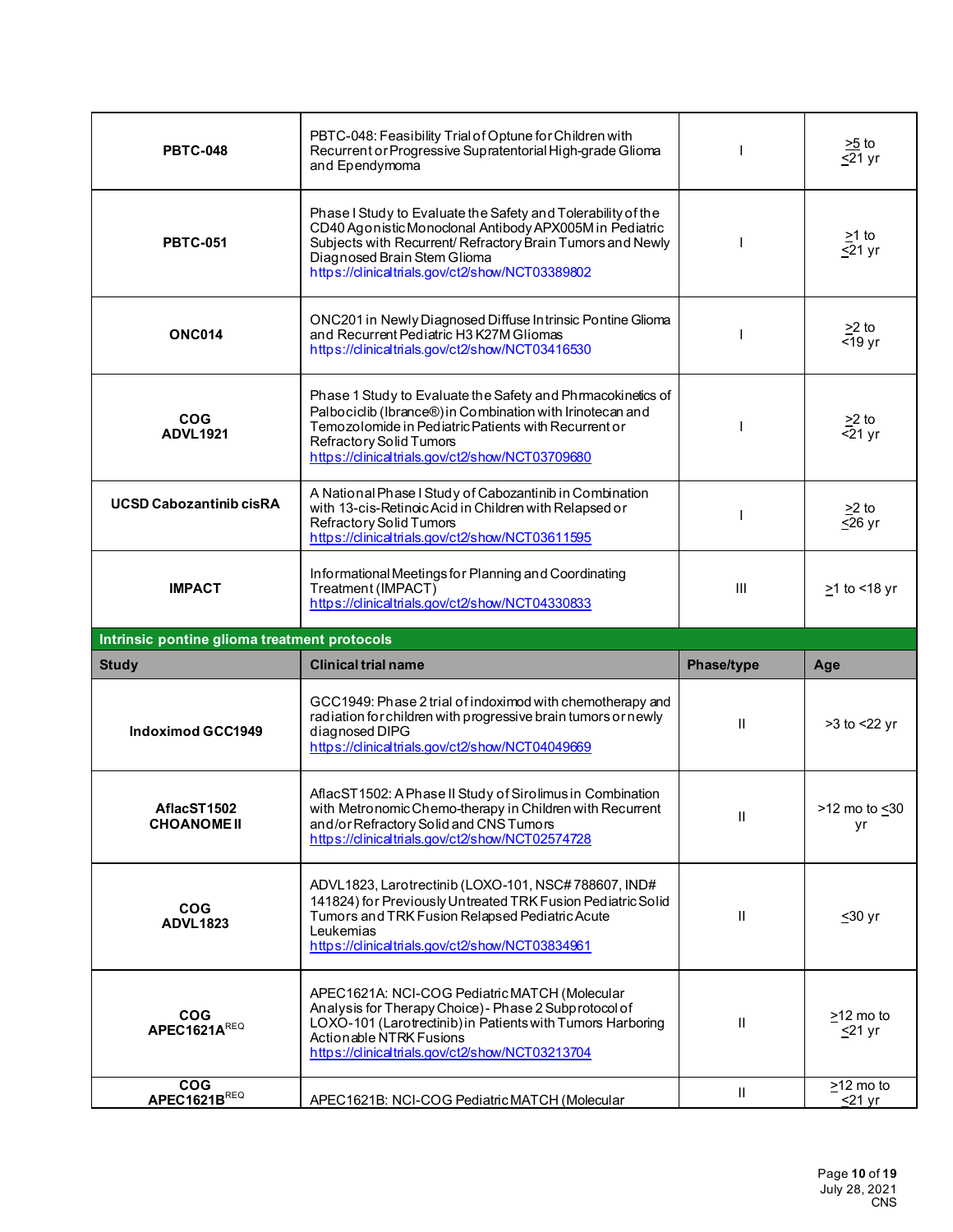|                              | Analysis for Therapy Choice) - Phase 2 Subprotocol of JNJ-<br>42756493 (Erdafitinib) in Patients with Relapsed Pediatric<br>Solid Tumors Harboring FGFR1/2/3/4 Alterations<br>https://clinicaltrials.gov/ct2/show/NCT03210714                                                                                |              |                                 |
|------------------------------|--------------------------------------------------------------------------------------------------------------------------------------------------------------------------------------------------------------------------------------------------------------------------------------------------------------|--------------|---------------------------------|
| <b>COG</b><br>APEC1621DREQ   | APEC1621D NCI-COG Pediatric MATCH (Molecular Analysis<br>for Therapy Choice) - Phase 2 Subprotocol of LY3023414 in<br>Patients with Solid Tumors<br>https://clinicaltrials.gov/ct2/show/NCT03213678                                                                                                          | Ш            | $\geq$ 12 mo to $\leq$ 21<br>yr |
| <b>COG</b><br>APEC1621FREQ   | APEC1621F NCI-COG Pediatric MATCH (Molecular Analysis<br>for Therapy Choice) - Phase 2 Subprotocol of Ensartinib in<br>Patients with Tumors Harboring ALK or ROS1 Genomic<br>Alterations<br>https://clinicaltrials.gov/ct2/show/NCT03213652                                                                  | $\mathbf{H}$ | $\geq$ 12 mo to $\leq$ 21<br>yr |
| <b>COG</b><br>APEC1621GREQ   | APEC1621G NCI-COG Pediatric MATCH (Molecular Analysis<br>for Therapy Choice) - Phase 2 Subprotocol of Vemurafenib<br>in Patients with Tumors Harboring Actionable BRAF V600<br><b>Mutations</b><br>https://clinicaltrials.gov/ct2/show/NCT03220035                                                           | H.           | $\geq$ 12 mo to $\leq$ 21<br>yr |
| <b>COG</b><br>APEC1621HREQ   | APEC1621H NCI-COG Pediatric MATCH (Molecular Analysis<br>for Therapy Choice)-Phase 2 Subprotocol of Olaparib in<br>Patients with Tumors Harboring Defects in DNA Damage<br>Repair Genes<br>https://clinicaltrials.gov/ct2/show/NCT03233204                                                                   | $\mathbf{H}$ | $\geq$ 12 mo to $\leq$ 21<br>yr |
| <b>COG</b><br>APEC1621IREQ   | APEC1621I NCI-COG Pediatric MATCH (Molecular Analysis<br>for Therapy Choice)-Phase 2 Subprotocol of Palbociclib in<br>Patients with Tumors Harboring Activating Alterations in Cell<br>Cycle Genes<br>https://clinicaltrials.gov/ct2/show/NCT03526250                                                        | H.           | $\geq$ 12 mo to $\leq$ 21<br>уr |
| <b>COG</b><br>APEC1621JREQ   | APEC1621J NCI-COG Pediatric MATCH (Molecular Analysis<br>for Therapy Choice)-Phase 2 Subprotocol of BVD-523FB<br>(Ulixertinib) in Patients with Tumors Harboring Activating<br><b>MAPK Pathway Mutations</b><br>https://clinicaltrials.gov/ct2/show/NCT03698994                                              | Ш            | >12 mo to <21<br>уr             |
| Ignyta<br><b>RXDX-101-03</b> | A Phase 1/1b, Open-Label, Dose-Escalation and Expansion<br>Study of Entrectinib (RXDX-101) in Children and Adolescents<br>with Recurrentor Refractory Solid Tumors and Primary CNS<br><b>Tumors</b><br>https://dinicaltrials.gov/ct2/show/NCT02650401                                                        | I/Ib         | $\geq$ 2 to<br>$<$ 22 yr        |
| LOXO-EXT-17005               | LOXO-EXT-17005: A Phase 1/2 Study of the TRK Inhibitor<br>LOXO-195 in Adult and Pediatric Subjects with Previously<br><b>Treated NTRK Fusion Cancers</b><br>https://dinicaltrials.gov/ct2/show/NCT03215511                                                                                                   | 1/11         | >1 mo                           |
| <b>PBTC-045</b>              | PBTC-045: A Safety and Preliminary Efficacy trial of MK-<br>3475 (pembrolizumab; anti-PD-1) in Children with Recurrent,<br>Progressive or Refractory Diffuse Intrinsic Pontine Glioma<br>(DIPG), Non-brainstem High-grade Gliomas (NB-HGG),<br>Ependymoma, Medullo-blastoma and Hypermutated Brain<br>Tumors |              | >1 to<br>$≤18$ yr               |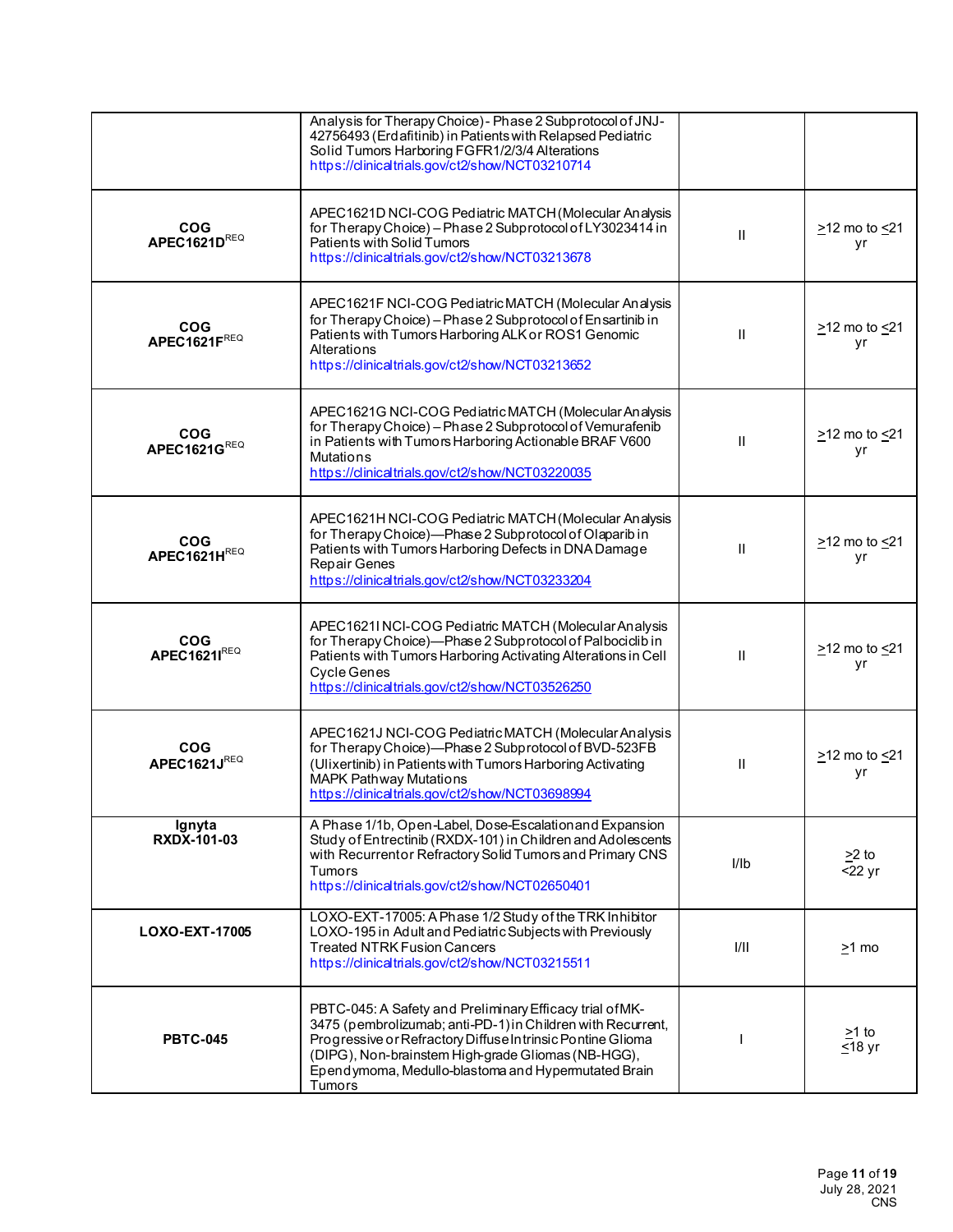|                                | https://clinicaltrials.gov/ct2/show/NCT02359565                                                                                                                                                                                                                                           |                 |                                 |
|--------------------------------|-------------------------------------------------------------------------------------------------------------------------------------------------------------------------------------------------------------------------------------------------------------------------------------------|-----------------|---------------------------------|
| <b>COG</b><br><b>ADVL1416</b>  | ADVL1416, A Phase 1 Study of Ramucirumab, a Human<br>Monoclonal Antibody Against the Vascular Endothelial<br>Growth Factor-2 (VEGFR-2) Receptor in Children with<br>Refractory Solid Tumors, Including CNS Tumors<br>https://clinicaltrials.gov/ct2/show/NCT02564198                      |                 | >12 mo to <21<br>yr             |
| <b>COG</b><br><b>ADVL1514</b>  | ADVL1514, A Phase 1 Study of ABI-009 (Nab-Rapamycin)<br>(IND#133537) in Pediatric Patients with Recurrent or<br>Refractory Solid Tumors, Including CNS Tumors as a Single<br>Agent and in Combination with Temozolomide and Irinotecan<br>https://clinicaltrials.gov/ct2/show/NCT02975882 |                 | $\geq$ 12 mo to $\leq$ 21<br>yr |
| <b>COG</b><br><b>ADVL1921</b>  | Phase 1 Study to Evaluate the Safety and Phrmacokinetics of<br>Palbociclib (Ibrance®) in Combination with Irinotecan and<br>Temozolomide in Pediatric Patients with Recurrent or<br>Refractory Solid Tumors<br>https://clinicaltrials.gov/ct2/show/NCT03709680                            |                 | $\frac{\geq 2}{\leq 21}$ yr     |
| AflacST1501                    | Aflac ST1501, A Phase I Study of Abemaciclib in Children<br>with Newly Diagnosed Diffuse Intrinsic Pontine Glioma and in<br>Children with Recurrent and Refractory Solid Tumors<br>Including Malignant Brain Tumors<br>https://clinicaltrials.gov/ct2/show/NCT02644460                    |                 | $≥2$ to<br>$\leq$ 25 yr         |
| <b>ONC014</b>                  | ONC201 in Newly Diagnosed Diffuse Intrinsic Pontine Glioma<br>and Recurrent Pediatric H3 K27M Gliomas<br>https://clinicaltrials.gov/ct2/show/NCT03416530                                                                                                                                  |                 | $>2$ to<br>$<$ 19 yr            |
| <b>PBTC-051</b>                | Phase I Study to Evaluate the Safety and Tolerability of the<br>CD40 Agonistic Monoclonal Antibody APX005M in Pediatric<br>Subjects with Recurrent/ Refractory Brain Tumors and Newly<br>Diagnosed Brain Stem Glioma<br>https://clinicaltrials.gov/ct2/show/NCT03389802                   |                 | $>1$ to<br>$\leq$ 21 yr         |
| <b>UCSD Cabozantinib cisRA</b> | A National Phase I Study of Cabozantinib in Combination<br>with 13-cis-Retinoic Acid in Children with Relapsed or<br>Refractory Solid Tumors                                                                                                                                              |                 | $>2$ to<br>$≤26$ yr             |
|                                | https://clinicaltrials.gov/ct2/show/NCT03611595                                                                                                                                                                                                                                           |                 |                                 |
| <b>IMPACT</b>                  | Informational Meetings for Planning and Coordinating<br>Treatment (IMPACT)<br>https://clinicaltrials.gov/ct2/show/NCT04330833                                                                                                                                                             | Ш               | $\geq$ 1 to <18 yr              |
|                                | Glioma supportive treatment and non-therapeutic protocols                                                                                                                                                                                                                                 |                 |                                 |
| <b>Study</b>                   | <b>Clinical trial name</b>                                                                                                                                                                                                                                                                | Phase/type      | Age                             |
| AflacPM1702                    | Aflac Precision Medicine Program (APMP) Study                                                                                                                                                                                                                                             | Non-therapeutic | $30$ yr                         |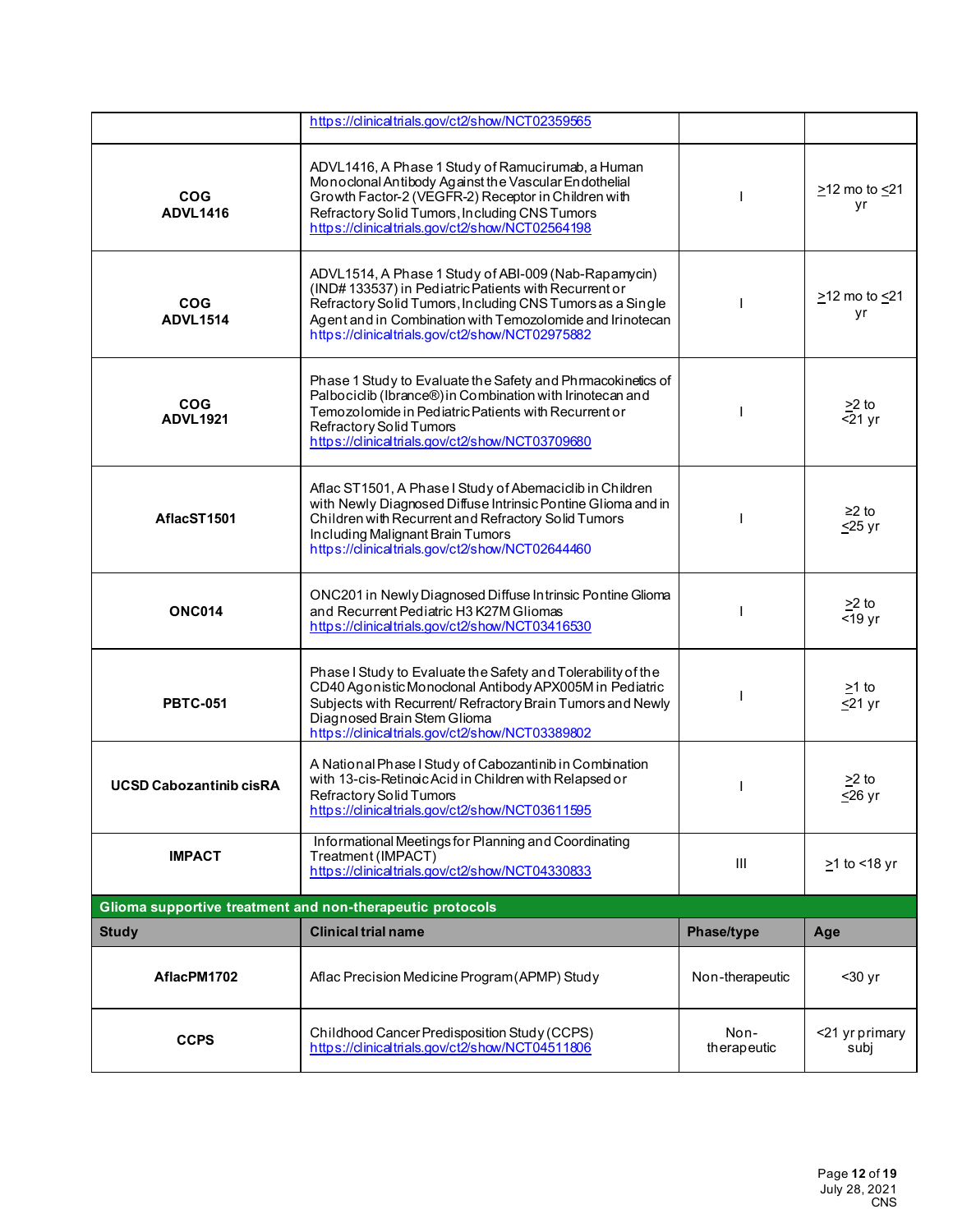| <b>NCICOVID</b>                                                      | NCI COVID-19 in Cancer Patients Study (NCCAPS): A<br>Longitudinal Natural History Study<br>https://clinicaltrials.gov/ct2/show/NCT04387656                                                                                                                                                                                                                                                                                                    | Non-<br>therapeutic | Any age                         |
|----------------------------------------------------------------------|-----------------------------------------------------------------------------------------------------------------------------------------------------------------------------------------------------------------------------------------------------------------------------------------------------------------------------------------------------------------------------------------------------------------------------------------------|---------------------|---------------------------------|
| <b>COG</b><br>ALTE03N1<br>of 11-26-08                                | Key Adverse Events after Childhood Cancer<br>(cardiac, stroke, secondary malig)/closed to AVN patients as<br>https://clinicaltrials.gov/ct2/show/NCT00082745                                                                                                                                                                                                                                                                                  | Non-<br>therapeutic | <u>&lt;</u> 21 yr<br>at dx      |
| <b>COG</b><br>ALTE05N1                                               | Umbrella Long-Term Follow-Up Protocol<br>https://clinicaltrials.gov/ct2/show/NCT00736749                                                                                                                                                                                                                                                                                                                                                      | Non-<br>therapeutic | All ages                        |
| <b>QOL Targeted Tx Brain</b><br><b>Tumors</b><br><b>Brain Tumors</b> | Health-related Quality of Life Outcomes during Molecularly<br>Targeted Therapy for the Treatment of High Risk Pediatric                                                                                                                                                                                                                                                                                                                       | Non-<br>therapeutic | <u>≤</u> 21 yr                  |
| <b>NF1 Frameshift</b><br>Neurofibromas                               | Frameshift Peptides of Children with Neurofibromatosis Type<br>1 (NF1) and either Low-grade Gliomas or Plexiform<br>https://clinicaltrials.gov/ct2/show/NCT04212351                                                                                                                                                                                                                                                                           | Non-<br>therapeutic | $\geq$ 1 day to $\leq$ 30<br>yr |
| <b>Telehealth Home-based</b><br><b>Transition</b><br>Cancer          | Development and Pilot of a Telehealth Home-based<br>Transition Intervention for Pediatric and Young Adults with                                                                                                                                                                                                                                                                                                                               | Non-<br>therapeutic | ≤29 yr                          |
| Medulloblastoma/PNET treatment protocols                             |                                                                                                                                                                                                                                                                                                                                                                                                                                               |                     |                                 |
| <b>Clinical trial name</b><br><b>Study</b>                           |                                                                                                                                                                                                                                                                                                                                                                                                                                               | Phase/type          | Age                             |
| <b>HEAD START 4</b>                                                  | HEAD START 4 PROTOCOL: Newly Diagnosed Children<br>(Less Than 10 Years Old) With Medulloblastoma And Other<br>Central Nervous System Embryonal Tumors. Clinical And<br>Molecular Risk-Tailored Intensive And Compressed Induction<br>Chemotherapy Followed By Consolidation With<br>Randomization To Either Single-Cycle Or To Three Tandem<br>Cycles Of Marrow-Ablative Chemotherapy With Autologous<br>Hematopoietic Progenitor Cell Rescue | IV                  | $<$ 10 yr                       |
| diagnosed DIPG<br><b>Indoximod GCC1949</b>                           | https://clinicaltrials.gov/ct2/show/NCT02875314                                                                                                                                                                                                                                                                                                                                                                                               |                     |                                 |
| AflacST1502                                                          | GCC1949: Phase 2 trial of indoximod with chemotherapy and<br>radiation for children with progressive brain tumors or newly<br>https://clinicaltrials.gov/ct2/show/NCT04049669                                                                                                                                                                                                                                                                 | Ш                   | >3 to <22 yr                    |
| <b>CHOANOME II</b>                                                   | AflacST1502: A Phase II Study of Sirolimus in Combination<br>with Metronomic Chemo-therapy in Children with Recurrent<br>and/or Refractory Solid and CNS Tumors<br>https://clinicaltrials.gov/ct2/show/NCT02574728                                                                                                                                                                                                                            | $\mathbf{II}$       | $>12$ mo to $\leq 30$<br>yr     |
| <b>COG</b><br><b>ACNS1422REQ</b><br>Patients                         | ACNS1422: A Phase 2 Study of Reduced Therapy for Newly<br>Diagnosed Average-Risk WNT-driven Medulloblastoma<br>https://clinicaltrials.gov/ct2/show/NCT02724579                                                                                                                                                                                                                                                                                | $\mathbf{I}$        | >3 yr to<br>$<$ 22 yr           |
| <b>COG</b><br><b>ADVL1823</b><br>Leukemias                           | ADVL1823, Larotrectinib (LOXO-101, NSC#788607, IND#<br>141824) for Previously Untreated TRK Fusion Pediatric Solid<br>Tumors and TRK Fusion Relapsed Pediatric Acute<br>https://clinicaltrials.gov/ct2/show/NCT03834961                                                                                                                                                                                                                       | $\mathbf{I}$        | <u>&lt;</u> 30 yr               |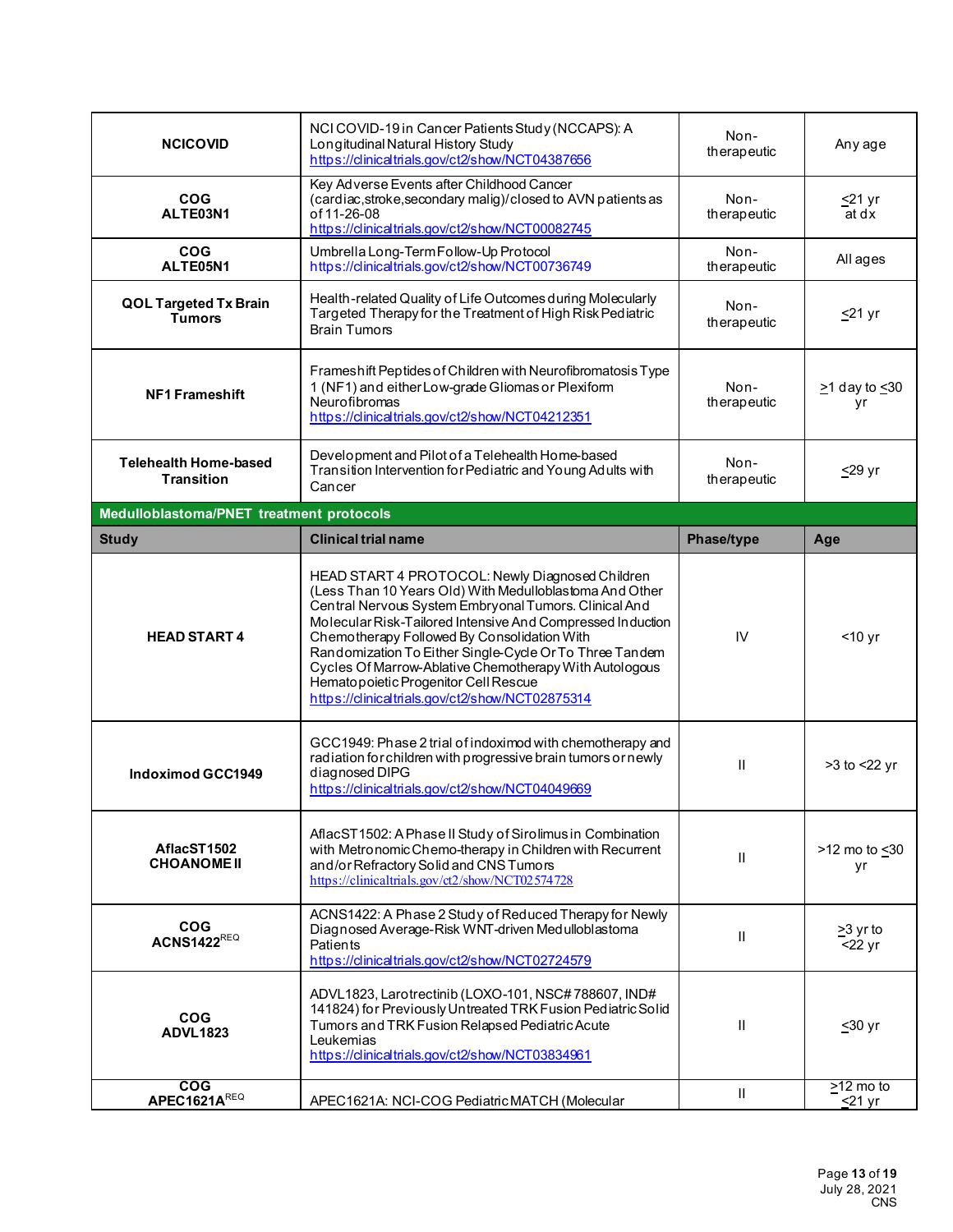|                              | Analysis for Therapy Choice) - Phase 2 Subprotocol of<br>LOXO-101 (Larotrectinib) in Patients with Tumors Harboring<br>Actionable NTRK Fusions<br>https://clinicaltrials.gov/ct2/show/NCT03213704                                                                              |              |                                   |
|------------------------------|--------------------------------------------------------------------------------------------------------------------------------------------------------------------------------------------------------------------------------------------------------------------------------|--------------|-----------------------------------|
| <b>COG</b><br>APEC1621BREQ   | APEC1621B: NCI-COG Pediatric MATCH (Molecular<br>Analysis for Therapy Choice) - Phase 2 Subprotocol of JNJ-<br>42756493 (Erdafitinib) in Patients with Relapsed Pediatric<br>Solid Tumors Harboring FGFR1/2/3/4 Alterations<br>https://clinicaltrials.gov/ct2/show/NCT03210714 | Ш            | $\geq$ 12 mo to<br>$\leq$ 21 yr   |
| <b>COG</b><br>APEC1621DREQ   | APEC1621D NCI-COG Pediatric MATCH (Molecular Analysis<br>for Therapy Choice) - Phase 2 Subprotocol of LY3023414 in<br>Patients with Solid Tumors<br>https://clinicaltrials.gov/ct2/show/NCT03213678                                                                            | $\mathbf{H}$ | >12 mo to <21<br>уr               |
| <b>COG</b><br>APEC1621FREQ   | APEC1621F NCI-COG Pediatric MATCH (Molecular Analysis<br>for Therapy Choice) - Phase 2 Subprotocol of Ensartinib in<br>Patients with Tumors Harboring ALK or ROS1 Genomic<br>Alterations<br>https://clinicaltrials.gov/ct2/show/NCT03213652                                    | $\mathbf{I}$ | $\geq$ 12 mo to $\leq$ 21<br>yr   |
| <b>COG</b><br>APEC1621GREQ   | APEC1621G NCI-COG Pediatric MATCH (Molecular Analysis<br>for Therapy Choice) - Phase 2 Subprotocol of Vemurafenib<br>in Patients with Tumors Harboring Actionable BRAF V600<br><b>Mutations</b><br>https://clinicaltrials.gov/ct2/show/NCT03220035                             | $\mathbf{H}$ | $\geq$ 12 mo to $\leq$ 21<br>yr   |
| <b>COG</b><br>APEC1621HREQ   | APEC1621H NCI-COG Pediatric MATCH (Molecular Analysis<br>for Therapy Choice)-Phase 2 Subprotocol of Olaparib in<br>Patients with Tumors Harboring Defects in DNA Damage<br><b>Repair Genes</b><br>https://clinicaltrials.gov/ct2/show/NCT03233204                              | Ш            | $\geq$ 12 mo to $\leq$ 21<br>уr   |
| <b>COG</b><br>APEC1621IREQ   | APEC1621I NCI-COG Pediatric MATCH (Molecular Analysis<br>for Therapy Choice)-Phase 2 Subprotocol of Palbociclib in<br>Patients with Tumors Harboring Activating Alterations in Cell<br><b>Cycle Genes</b><br>https://clinicaltrials.gov/ct2/show/NCT03526250                   | Ш            | >12 mo to <21<br>уr               |
| COG<br>APEC1621JREQ          | APEC1621J NCI-COG Pediatric MATCH (Molecular Analysis<br>for Therapy Choice)-Phase 2 Subprotocol of BVD-523FB<br>(Ulixertinib) in Patients with Tumors Harboring Activating<br><b>MAPK Pathway Mutations</b><br>https://clinicaltrials.gov/ct2/show/NCT03698994                | $\mathbf{I}$ | $\geq$ 12 mo to $\leq$ 21<br>yr   |
| Ignyta<br><b>RXDX-101-03</b> | A Phase 1/1b, Open-Label, Dose-Escalation and Expansion<br>Study of Entrectinib (RXDX-101) in Children and Adolescents<br>with Recurrentor Refractory Solid Tumors and Primary CNS<br><b>Tumors</b><br>https://clinicaltrials.gov/ct2/show/NCT02650401                         | I/Ib         | $\geq$ 2 to<br>$22 \,\mathrm{yr}$ |
| <b>PBTC-053</b>              | A Pediatric Brain Tumor Consortium Phase I/II and Surgical<br>Study of CX-4945 in Patients with Recurrent SHH<br>Medulloblastoma<br>https://clinicaltrials.gov/ct2/show/NCT03904862                                                                                            | 1/11         | $>3$ to<br>$≤18$ yr               |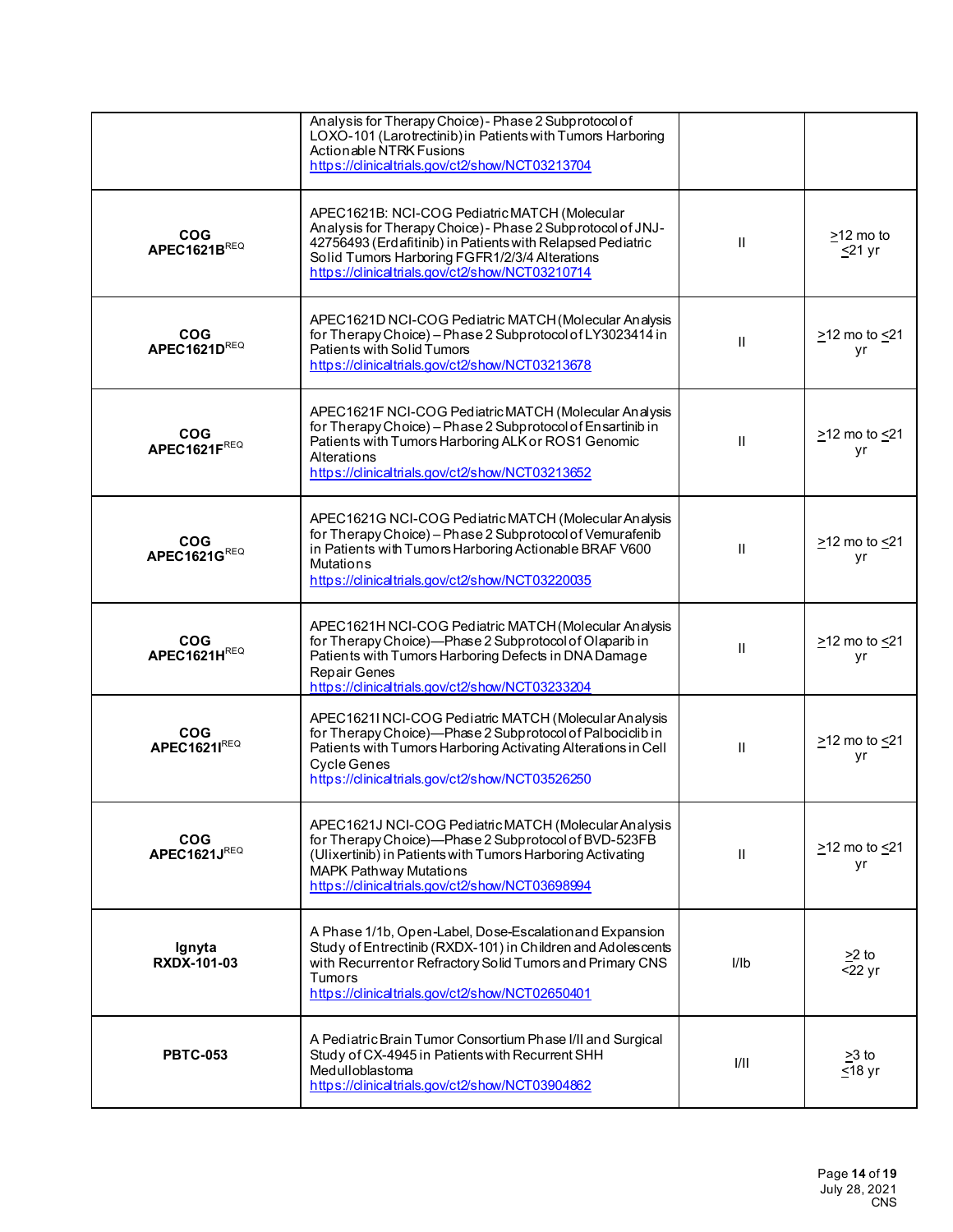| LOXO-EXT-17005                                                                                                                        | LOXO-EXT-17005: A Phase 1/2 Study of the TRK Inhibitor<br>LOXO-195 in Adult and Pediatric Subjects with Previously<br><b>Treated NTRK Fusion Cancers</b><br>https://clinicaltrials.gov/ct2/show/NCT03215511                                                                                                                                                     | 1/11                | >1 mo                                 |
|---------------------------------------------------------------------------------------------------------------------------------------|-----------------------------------------------------------------------------------------------------------------------------------------------------------------------------------------------------------------------------------------------------------------------------------------------------------------------------------------------------------------|---------------------|---------------------------------------|
| <b>COG</b><br><b>ADVL1514</b>                                                                                                         | ADVL1514, A Phase 1 Study of ABI-009 (Nab-Rapamycin)<br>(IND#133537) in Pediatric Patients with Recurrent or<br>Refractory Solid Tumors, Including CNS Tumors as a Single<br>Agent and in Combination with Temozolomide and Irinotecan<br>https://dinicaltrials.gov/ct2/show/NCT02975882                                                                        |                     | $\geq$ 12 mo to $\leq$ 21<br>уr       |
| <b>COG</b><br><b>ADVL1921</b>                                                                                                         | Phase 1 Study to Evaluate the Safety and Phrmacokinetics of<br>Palbociclib (Ibrance®) in Combination with Irinotecan and<br>Temozolomide in Pediatric Patients with Recurrent or<br>Refractory Solid Tumors<br>https://clinicaltrials.gov/ct2/show/NCT03709680                                                                                                  |                     | $>2$ to<br>$<$ 21 yr                  |
| AflacST1501                                                                                                                           | Aflac ST1501, A Phase I Study of Abemaciclib in Children<br>with Newly Diagnosed Diffuse Intrinsic Pontine Glioma and in<br>Children with Recurrent and Refractory Solid Tumors<br>Including Malignant Brain Tumors<br>https://clinicaltrials.gov/ct2/show/NCT02644460                                                                                          |                     | $≥2$ to<br>$\leq$ 25 yr               |
| <b>PBTC-045</b>                                                                                                                       | PBTC-045: A Safety and Preliminary Efficacy trial of MK-<br>3475 (pembrolizumab; anti-PD-1) in Children with Recurrent,<br>Progressive or Refractory Diffuse Intrinsic Pontine Glioma<br>(DIPG), Non-brainstem High-grade Gliomas (NB-HGG),<br>Ependymoma, Medullo-blastoma and Hypermutated Brain<br>Tumors<br>https://clinicaltrials.gov/ct2/show/NCT02359565 |                     | $\geq$ 1 to<br>$\overline{\leq}18$ yr |
| <b>PBTC-051</b>                                                                                                                       | Phase I Study to Evaluate the Safety and Tolerability of the<br>CD40 Agonistic Monoclonal Antibody APX005M in Pediatric<br>Subjects with Recurrent/Refractory Brain Tumors and Newly<br>Diagnosed Brain Stem Glioma<br>https://clinicaltrials.gov/ct2/show/NCT03389802                                                                                          |                     | >1 to<br>$\leq$ 21 yr                 |
| <b>UCSD Cabozantinib cisRA</b>                                                                                                        | A National Phase I Study of Cabozantinib in Combination<br>with 13-cis-Retinoic Acid in Children with Relapsed or<br>Refractory Solid Tumors<br>https://clinicaltrials.gov/ct2/show/NCT03611595                                                                                                                                                                 |                     | $>2$ to<br>$\leq$ 26 yr               |
| <b>IMPACT</b>                                                                                                                         | Informational Meetings for Planning and Coordinating<br>Treatment (IMPACT)<br>https://clinicaltrials.gov/ct2/show/NCT04330833                                                                                                                                                                                                                                   | III                 | $\geq$ 1 to <18 yr                    |
| Medulloblastoma supportive treatment and non-therapeutic protocols<br><b>Clinical trial name</b><br>Phase/type<br><b>Study</b><br>Age |                                                                                                                                                                                                                                                                                                                                                                 |                     |                                       |
| AflacPM1702                                                                                                                           | Aflac Precision Medicine Program (APMP) Study                                                                                                                                                                                                                                                                                                                   | Non-therapeutic     | $30$ yr                               |
| <b>CCPS</b>                                                                                                                           | Childhood Cancer Predisposition Study (CCPS)<br>https://clinicaltrials.gov/ct2/show/NCT04511806                                                                                                                                                                                                                                                                 | Non-<br>therapeutic | <21 yr primary<br>subj                |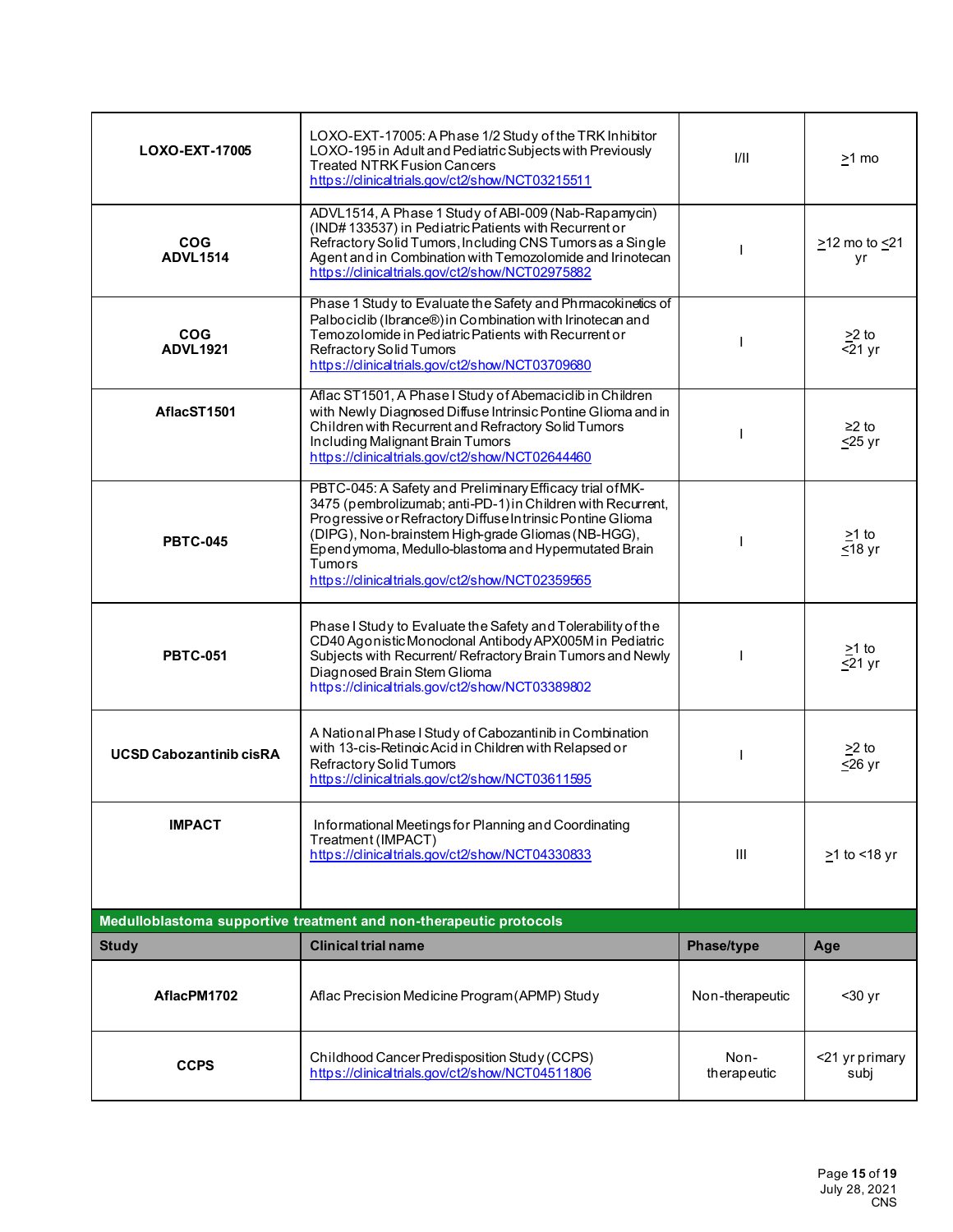| <b>NCICOVID</b>                                   | NCI COVID-19 in Cancer Patients Study (NCCAPS): A<br>Longitudinal Natural History Study<br>https://clinicaltrials.gov/ct2/show/NCT04387656                                                                                                                             | Non-<br>therapeutic        | Any age                    |
|---------------------------------------------------|------------------------------------------------------------------------------------------------------------------------------------------------------------------------------------------------------------------------------------------------------------------------|----------------------------|----------------------------|
| <b>COG</b><br>ALTE03N1                            | Key Adverse Events after Childhood Cancer (cardiac, stroke,<br>secondary malig)/closed to AVN patients as of 11-26-08<br>https://clinicaltrials.gov/ct2/show/NCT00082745                                                                                               | Non-therapeutic            | <u>&lt;</u> 21 yr<br>at dx |
| <b>COG</b><br>ALTE05N1                            | Umbrella Long-Term Follow-Up Protocol<br>https://clinicaltrials.gov/ct2/show/NCT00736749                                                                                                                                                                               | Non-therapeutic            | All ages                   |
| <b>COG</b><br>ALTE07C1                            | Neuropsychological, Social, Emotional and Behavioral<br>Outcomes in Children with Cancer                                                                                                                                                                               | Non-therapeutic            | 3 to $<$ 22 yr             |
| <b>QOL Targeted Tx Brain</b><br><b>Tumors</b>     | Health-related Quality of Life Outcomes during Molecularly<br>Targeted Therapy for the Treatment of High-Risk Pediatric<br><b>Brain Tumors</b>                                                                                                                         | Non-<br>therapeutic        | <u>&lt;</u> 21 yr          |
| <b>CTCCs for MB</b>                               | Circulating Tumor Cell Clusters as a Novel Biomarker for<br>Medulloblastoma Treatment (CTCCs for MB)                                                                                                                                                                   | Biology                    | <u>≤</u> 21 yr             |
| <b>Telehealth Home-based</b><br><b>Transition</b> | Development and Pilot of a Telehealth Home-based<br>Transition Intervention for Pediatric and Young Adults with<br>Cancer                                                                                                                                              | Non-<br>therapeutic        | $\leq$ 29 yr               |
|                                                   | Other brain tumor treatment protocols (includes atypical teratoid/rhabdoid tumors, optic pathway, pilocyticastrocytoma)                                                                                                                                                |                            |                            |
| <b>Study</b><br>Indoximod GCC1949                 | <b>Clinical trial name</b><br>GCC1949: Phase 2 trial of indoximod with chemotherapy and<br>radiation for children with progressive brain tumors or newly<br>diagnosed DIPG<br>https://dinicaltrials.gov/ct2/show/NCT04049669                                           | Phase/type<br>$\mathbf{H}$ | Age<br>>3 to <22 yr        |
| AflacST1502<br><b>CHOANOME II</b>                 | AflacST1502: A Phase II Study of Sirolimus in Combination<br>with Metronomic Chemo-therapy in Children with Recurrent<br>and/or Refractory Solid and CNS Tumors<br>https://clinicaltrials.gov/ct2/show/NCT02574728                                                     | $\mathbf{H}$               | >12 mo to <30<br>yr        |
| <b>SJATRT</b>                                     | Phase 2 Study of Alisertib as a Single Agent in Recurrent or<br>Progressive Central Nervous System (CNS) Atypical Teratoid<br>Rhabdoid Tumors (AT/RT) and Extra-CNS Malignant<br>Rhabdoid Tumors (MRT) and in Combination Therapy in<br>Newly Diagnosed AT/RT (SJATRT) | $\mathbf{I}$               | <22 yr                     |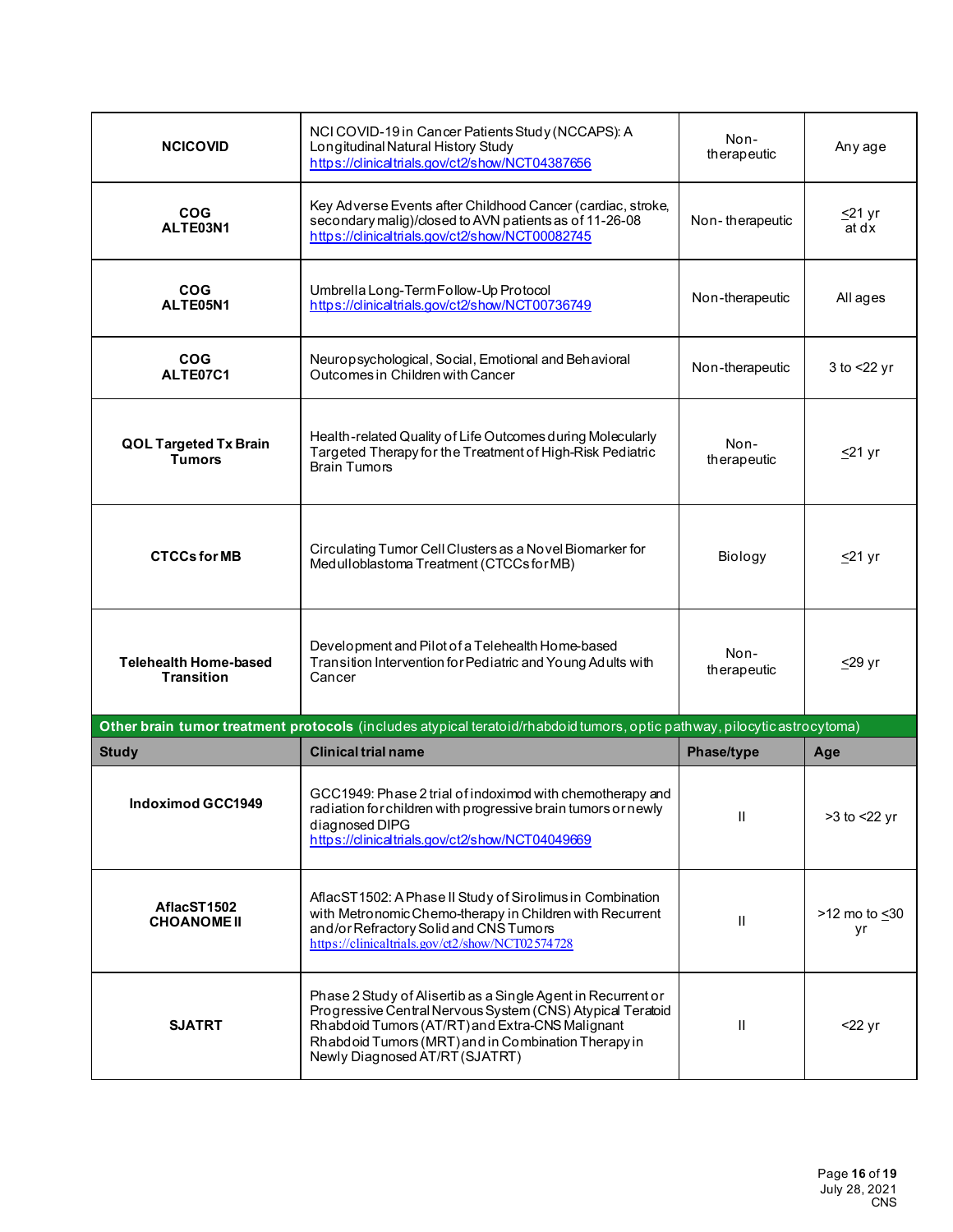| <b>COG</b><br><b>ADVL1823</b>    | ADVL1823, Larotrectinib (LOXO-101, NSC#788607, IND#<br>141824) for Previously Untreated TRK Fusion Pediatric Solid<br>Tumors and TRK Fusion Relapsed Pediatric Acute<br>Leukemias<br>https://clinicaltrials.gov/ct2/show/NCT03834961                                           | Ш            | $≤30$ yr                        |
|----------------------------------|--------------------------------------------------------------------------------------------------------------------------------------------------------------------------------------------------------------------------------------------------------------------------------|--------------|---------------------------------|
| <b>COG</b><br>APEC1621A $^{REQ}$ | APEC1621A: NCI-COG Pediatric MATCH (Molecular<br>Analysis for Therapy Choice) - Phase 2 Subprotocol of<br>LOXO-101 (Larotrectinib) in Patients with Tumors Harboring<br>Actionable NTRK Fusions<br>https://clinicaltrials.gov/ct2/show/NCT03213704                             | $\mathbf{H}$ | $\geq$ 12 mo to<br>$\leq$ 21 yr |
| <b>COG</b><br>APEC1621BREQ       | APEC1621B: NCI-COG Pediatric MATCH (Molecular<br>Analysis for Therapy Choice) - Phase 2 Subprotocol of JNJ-<br>42756493 (Erdafitinib) in Patients with Relapsed Pediatric<br>Solid Tumors Harboring FGFR1/2/3/4 Alterations<br>https://clinicaltrials.gov/ct2/show/NCT03210714 | H.           | $\geq$ 12 mo to<br>$\leq$ 21 yr |
| <b>COG</b><br>APEC1621DREQ       | APEC1621D NCI-COG Pediatric MATCH (Molecular Analysis<br>for Therapy Choice) - Phase 2 Subprotocol of LY3023414 in<br>Patients with Solid Tumors<br>https://clinicaltrials.gov/ct2/show/NCT03213678                                                                            | $\mathbf{H}$ | $\geq$ 12 mo to $\leq$ 21<br>уr |
| <b>COG</b><br>APEC1621FREQ       | APEC1621F NCI-COG Pediatric MATCH (Molecular Analysis<br>for Therapy Choice) - Phase 2 Subprotocol of Ensartinib in<br>Patients with Tumors Harboring ALK or ROS1 Genomic<br>Alterations<br>https://clinicaltrials.gov/ct2/show/NCT03213652                                    | Ш            | $\geq$ 12 mo to $\leq$ 21<br>уr |
| <b>COG</b><br>APEC1621GREQ       | APEC1621G NCI-COG Pediatric MATCH (Molecular Analysis<br>for Therapy Choice) - Phase 2 Subprotocol of Vemurafenib<br>in Patients with Tumors Harboring Actionable BRAF V600<br><b>Mutations</b><br>https://clinicaltrials.gov/ct2/show/NCT03220035                             | H.           | $\geq$ 12 mo to $\leq$ 21<br>уr |
| <b>COG</b><br>APEC1621HREQ       | APEC1621H NCI-COG Pediatric MATCH (Molecular Analysis<br>for Therapy Choice)-Phase 2 Subprotocol of Olaparib in<br>Patients with Tumors Harboring Defects in DNA Damage<br>Repair Genes<br>https://clinicaltrials.gov/ct2/show/NCT03233204                                     | Ш            | $\geq$ 12 mo to $\leq$ 21<br>уr |
| <b>COG</b><br>APEC1621IREQ       | APEC1621INCI-COG Pediatric MATCH (Molecular Analysis<br>for Therapy Choice)-Phase 2 Subprotocol of Palbociclib in<br>Patients with Tumors Harboring Activating Alterations in Cell<br><b>Cycle Genes</b><br>https://dinicaltrials.gov/ct2/show/NCT03526250                     | $\mathbf{H}$ | $\geq$ 12 mo to $\leq$ 21<br>yr |
| <b>COG</b><br>APEC1621JREQ       | APEC1621J NCI-COG Pediatric MATCH (Molecular Analysis<br>for Therapy Choice)-Phase 2 Subprotocol of BVD-523FB<br>(Ulixertinib) in Patients with Tumors Harboring Activating<br><b>MAPK Pathway Mutations</b><br>https://dinicaltrials.gov/ct2/show/NCT03698994                 | Ш            | $\geq$ 12 mo to $\leq$ 21<br>уr |
| <b>COG</b><br>APEC1621KREQ       | APEC1621K NCI-COG Pediatric MATCH (Molecular Analysis<br>for Therapy Choice)-Phase 2 Subprotocol of AG-120<br>(Ivosidenib) in Patients with Tumors Harboring IDH1<br><b>Mutations</b><br>https://clinicaltrials.gov/ct2/show/NCT04195555                                       | $\mathbf{H}$ | $\geq$ 12 mo to $\leq$ 21<br>yr |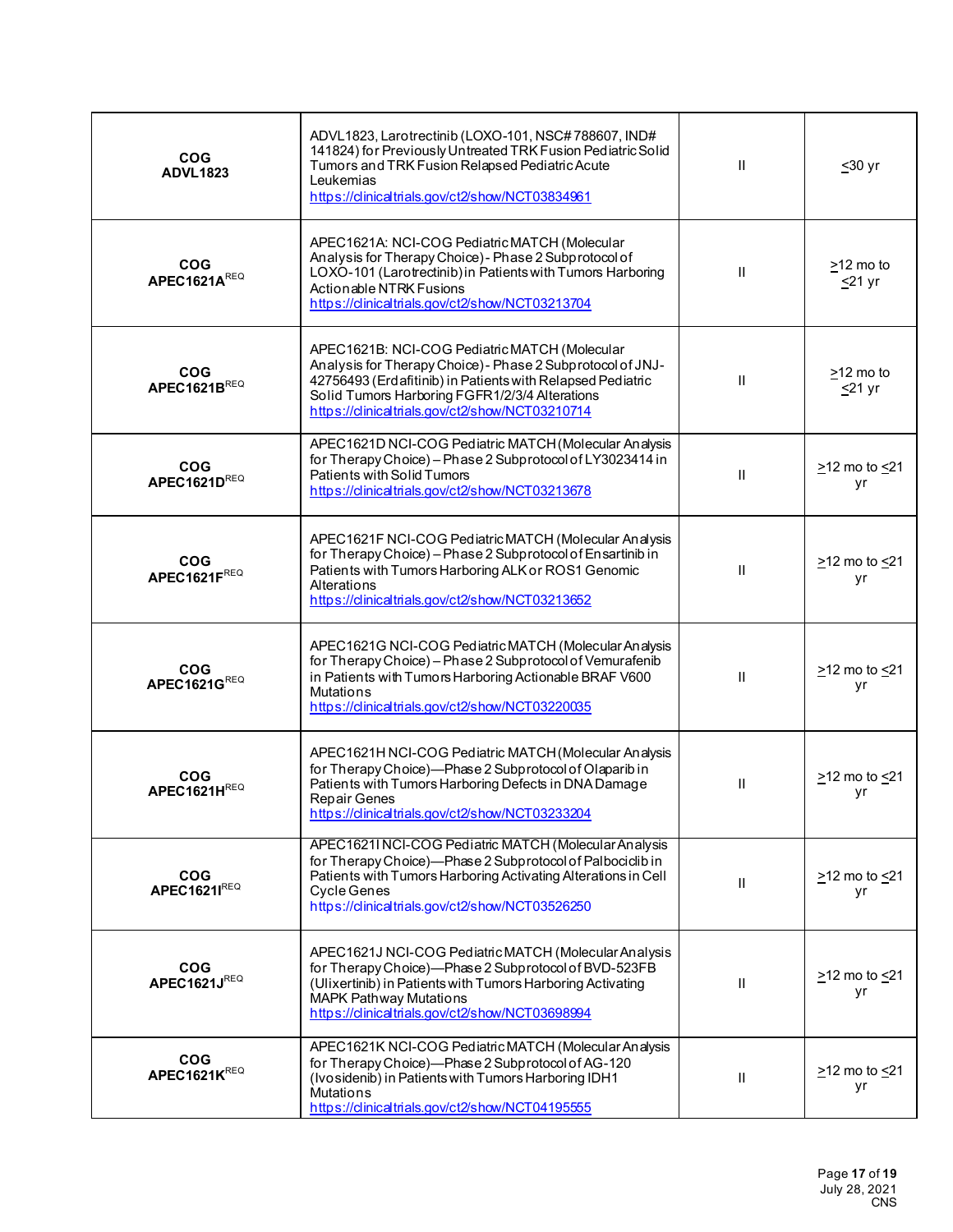| Ignyta<br><b>RXDX-101-03</b>                                         | A Phase 1/1b, Open-Label, Dose-Escalation and Expansion<br>Study of Entrectinib (RXDX-101) in Children and Adolescents<br>with Recurrentor Refractory Solid Tumors and Primary CNS<br><b>Tumors</b><br>https://clinicaltrials.gov/ct2/show/NCT02650401                                                                                                          | I <sub>1</sub>      | $\geq$ 2 to<br>$\overline{5}22 \,\mathrm{yr}$ |
|----------------------------------------------------------------------|-----------------------------------------------------------------------------------------------------------------------------------------------------------------------------------------------------------------------------------------------------------------------------------------------------------------------------------------------------------------|---------------------|-----------------------------------------------|
| LOXO-EXT-17005                                                       | LOXO-EXT-17005: A Phase 1/2 Study of the TRK Inhibitor<br>LOXO-195 in Adult and Pediatric Subjects with Previously<br><b>Treated NTRK Fusion Cancers</b><br>https://clinicaltrials.gov/ct2/show/NCT03215511                                                                                                                                                     | 1/11                | >1 mo                                         |
| AflacST1501                                                          | Aflac ST1501, A Phase I Study of Abemacicib in Children<br>with Newly Diagnosed Diffuse Intrinsic Pontine Glioma and in<br>Children with Recurrent and Refractory Solid Tumors<br>Including Malignant Brain Tumors<br>https://clinicaltrials.gov/ct2/show/NCT02644460                                                                                           |                     | $\geq$ 2 to<br>$\leq$ 25 yr                   |
| <b>PBTC-045</b>                                                      | PBTC-045: A Safety and Preliminary Efficacy trial of MK-<br>3475 (pembrolizumab; anti-PD-1) in Children with Recurrent,<br>Progressive or Refractory Diffuse Intrinsic Pontine Glioma<br>(DIPG), Non-brainstem High-grade Gliomas (NB-HGG),<br>Ependymoma, Medullo-blastoma and Hypermutated Brain<br>Tumors<br>https://clinicaltrials.gov/ct2/show/NCT02359565 |                     | >1 to<br>$518 \text{ yr}$                     |
| <b>COG</b><br><b>ADVL1921</b>                                        | Phase 1 Study to Evaluate the Safety and Phrmacokinetics of<br>Palbociclib (Ibrance®) in Combination with Irinotecan and<br>Temozolomide in Pediatric Patients with Recurrent or<br>Refractory Solid Tumors<br>https://clinicaltrials.gov/ct2/show/NCT03709680                                                                                                  |                     | $\geq$ 2 to<br>$<$ 21 yr                      |
| <b>PBTC-051</b>                                                      | Phase I Study to Evaluate the Safety and Tolerability of the<br>CD40 Agonistic Monoclonal Antibody APX005M in Pediatric<br>Subjects with Recurrent/Refractory Brain Tumors and Newly<br>Diagnosed Brain Stem Glioma<br>https://clinicaltrials.gov/ct2/show/NCT03389802                                                                                          |                     | $>1$ to<br>$\leq$ 21 yr                       |
| <b>UCSD Cabozantinib cisRA</b>                                       | A National Phase I Study of Cabozantinib in Combination<br>with 13-cis-Retinoic Acid in Children with Relapsed or<br>Refractory Solid Tumors<br>https://clinicaltrials.gov/ct2/show/NCT03611595                                                                                                                                                                 |                     | $>2$ to<br>$\overline{\leq}26$ yr             |
| Other brain tumor supportive treatment and non-therapeutic protocols |                                                                                                                                                                                                                                                                                                                                                                 |                     |                                               |
| <b>Study</b>                                                         | <b>Clinical trial name</b>                                                                                                                                                                                                                                                                                                                                      | Phase/type          | Age                                           |
| AflacPM1702                                                          | Aflac Precision Medicine Program (APMP) Study                                                                                                                                                                                                                                                                                                                   | Non-therapeutic     | $30$ yr                                       |
| <b>CCPS</b>                                                          | Childhood Cancer Predisposition Study (CCPS)<br>https://clinicaltrials.gov/ct2/show/NCT04511806                                                                                                                                                                                                                                                                 | Non-<br>therapeutic | <21 yr primary<br>subj                        |
| <b>NCICOVID</b>                                                      | NCI COVID-19 in Cancer Patients Study (NCCAPS): A<br>Longitudinal Natural History Study<br>https://clinicaltrials.gov/ct2/show/NCT04387656                                                                                                                                                                                                                      | Non-<br>therapeutic | Any age                                       |